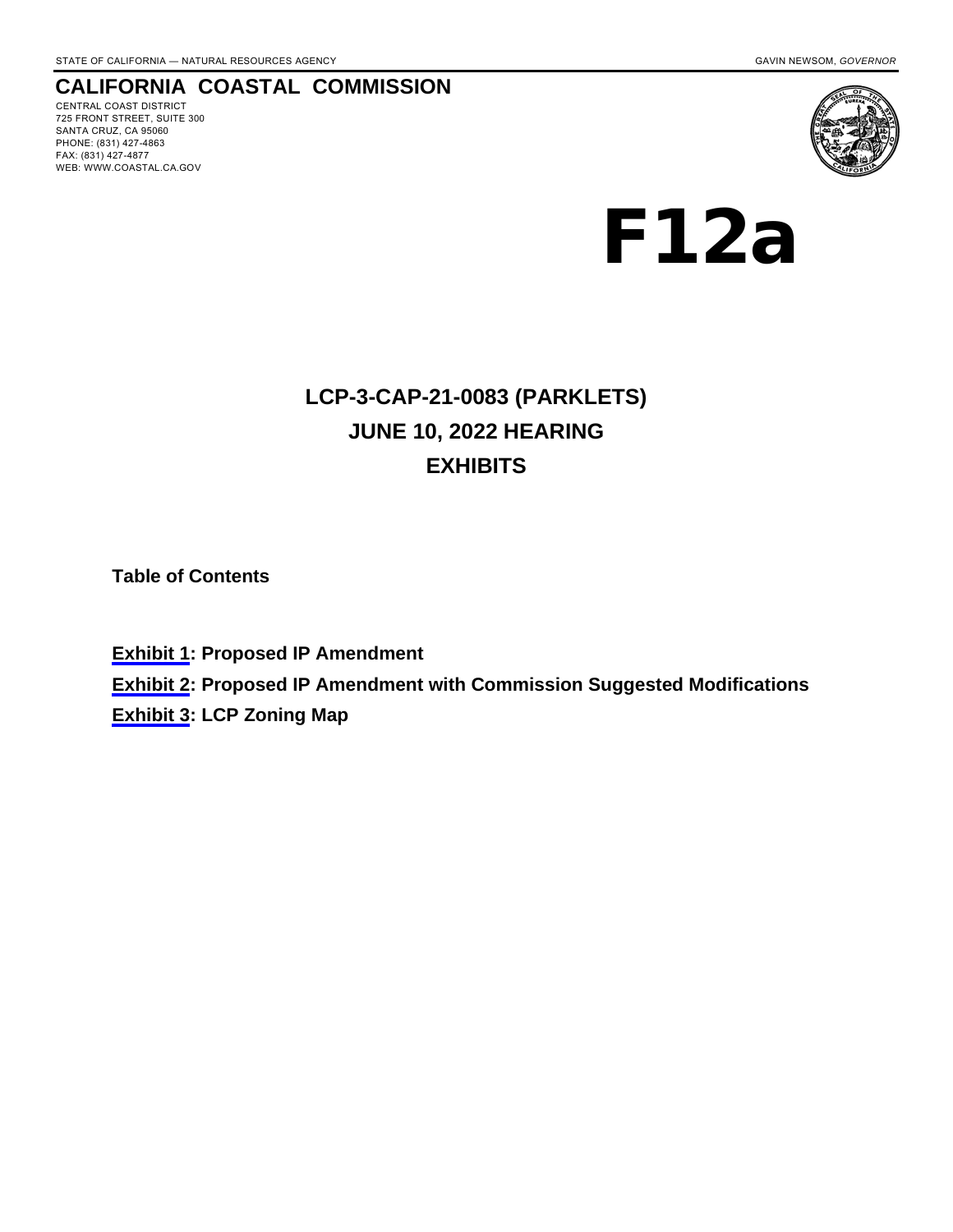#### <span id="page-1-0"></span>17.96.170 Temporary Outdoor Dining

This section establishes requirements for temporary outdoor dining areas located on a public sidewalk or other area within the public right-of-way.

- **A. Required Permits.** Temporary outdoor dining within the public right-of-way requires an Administrative Permit and an Encroachment Permit. Temporary outdoor dining may require a Coastal Development Permit as specified by Chapter 17.44 (Coastal Overlay Zone) if any part of the site is located in the coastal zone and the proposed development shall conform with the CDP findings for approval as specified in 17.44.130 (Findings for Approval).
- **B. Permitted Zoning Districts.** Temporary outdoor dining within the public right of way is allowed in the Commercial Community (C-C), Commercial Regional (C-R), and Mixed Use, Neighborhood (MU-N) zoning districts. Temporary outdoor dining within the public right of way is not permitted in the Mixed Use Village (MU-V) zoning district.
- **C. Standards**. Temporary sidewalk dining shall comply with the following standards.
	- 1. **Location**. Outside dining is permitted on the public sidewalk:
		- a. When incidental to and part of a restaurant; and
		- b. Along the restaurant's frontage.
	- 2. **Number of Dining Areas**. An indoor restaurant may operate only one outside dining area confined to a single location.
	- 3. **Safe Passage**.
		- a. Temporary sidewalk dining is permitted only where the sidewalk is wide enough to adequately accommodate both the usual pedestrian traffic in the area and the operation of the outside dining area.
		- b. The sidewalk immediately adjacent to the restaurant shall have adequate space to accommodate tables and chairs and shall provide adequate safe passage along the sidewalk for pedestrian and wheelchair users of the sidewalk. Safe and adequate passage of at least 4 feet in width shall be provided along the sidewalk and from the curb to the sidewalk. No tables or chairs or any other objects shall be placed or allowed to remain on any sidewalk that inhibit such passage.

#### 4. **Furniture and Signage Location**.

- a. Tables and chairs in a sidewalk dining area shall be set back at least 2 feet from any curb and from any sidewalk or street barrier, including a bollard, and at least 8 feet from a bus stop.
- b. All outdoor dining furniture, including tables, chairs, umbrellas, and planters, shall be movable.
- c. All temporary improvements to separate the outdoor dining area from the sidewalk, such as a railing, shall relate to the architectural design of the primary restaurant structure in color, materials, and scale.
- d. Umbrellas shall be secured with a minimum base of not less than 60 pounds.
- e. All signs are subject to Chapter 17.80.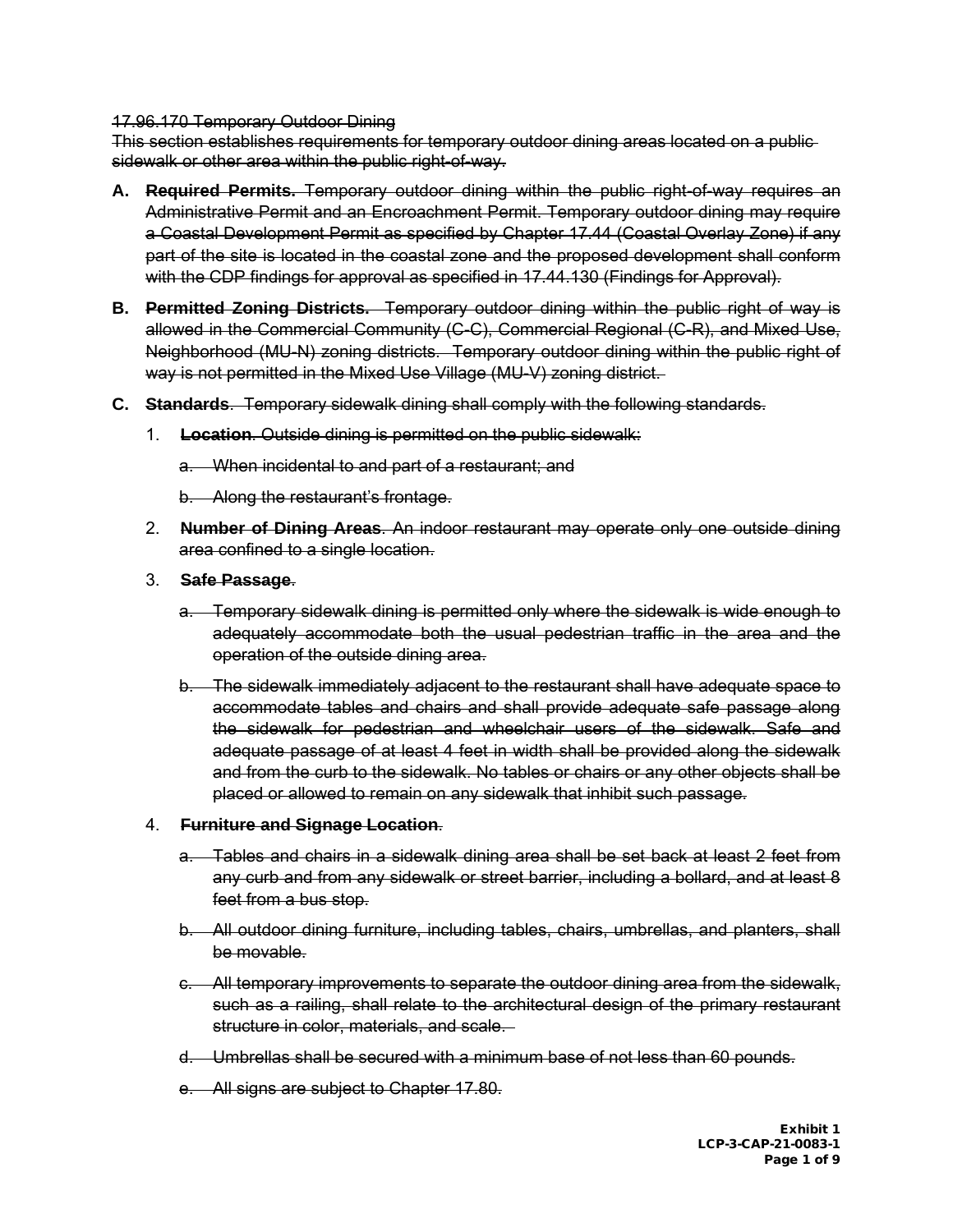- 5. **Food and Beverages**. The service of alcoholic beverages within the sidewalk dining area requires a Conditional Use Permit, and shall comply with the following requirements:
	- a. The outside dining area shall be situated immediately adjacent to and abutting the indoor restaurant which provides it with food and beverage service.
	- b. The outside dining area shall be clearly separate and delineated from the areas of the sidewalk which remains open to pedestrian traffic.
	- c. One or more signs shall be posted during hours of operation stating that alcohol is prohibited outside of the dining area.
	- d. The outside dining area shall receive all licenses required for on-site consumption of alcoholic beverages from State authorities.
- 6. **Trash and Maintenance**.
	- a. Storage of trash is prohibited within or adjacent to the sidewalk dining area. All trash and litter shall be removed as it accumulates or otherwise becomes a public nuisance.
	- b. The sidewalk dining area, including the sidewalk surface and furniture, shall be maintained in a clean and safe condition.
- 7. **Hours of Operation**. Sidewalk dining may occur between 7 a.m. and 10 p.m. seven days a week. Tables, chairs, other outdoor dining furniture, and all other structures and materials associated with the outdoor dining area shall be removed from the sidewalk and stored indoors at night and when the sidewalk dining area is not in operation.

#### **17.96.170 Outdoor Dining in Public Right of Way**

**A. Purpose.** This section establishes standards and permit requirements for outdoor dining in the public right-of-way.

#### **B. Definitions.**

- 1. **Outdoor Dining.** "Outdoor dining" means and includes both sidewalk dining and street dining decks.
- 2. **Sidewalk Dining.** "Sidewalk dining" means the use of an outdoor sidewalk area within the public-right-of-way, by a private business that is an eating and drinking establishment, for eating and drinking activities.
- 3. **Street Dining Deck.** A street dining deck means a platform or similar level surface within the public right-of-way and extending beyond the curb and into a roadway or on-street parking area for use by a private business that is an eating or drinking establishment.
	- a. **Custom Street Dining Deck.** A custom street dining deck is a street dining deck designed by the applicant.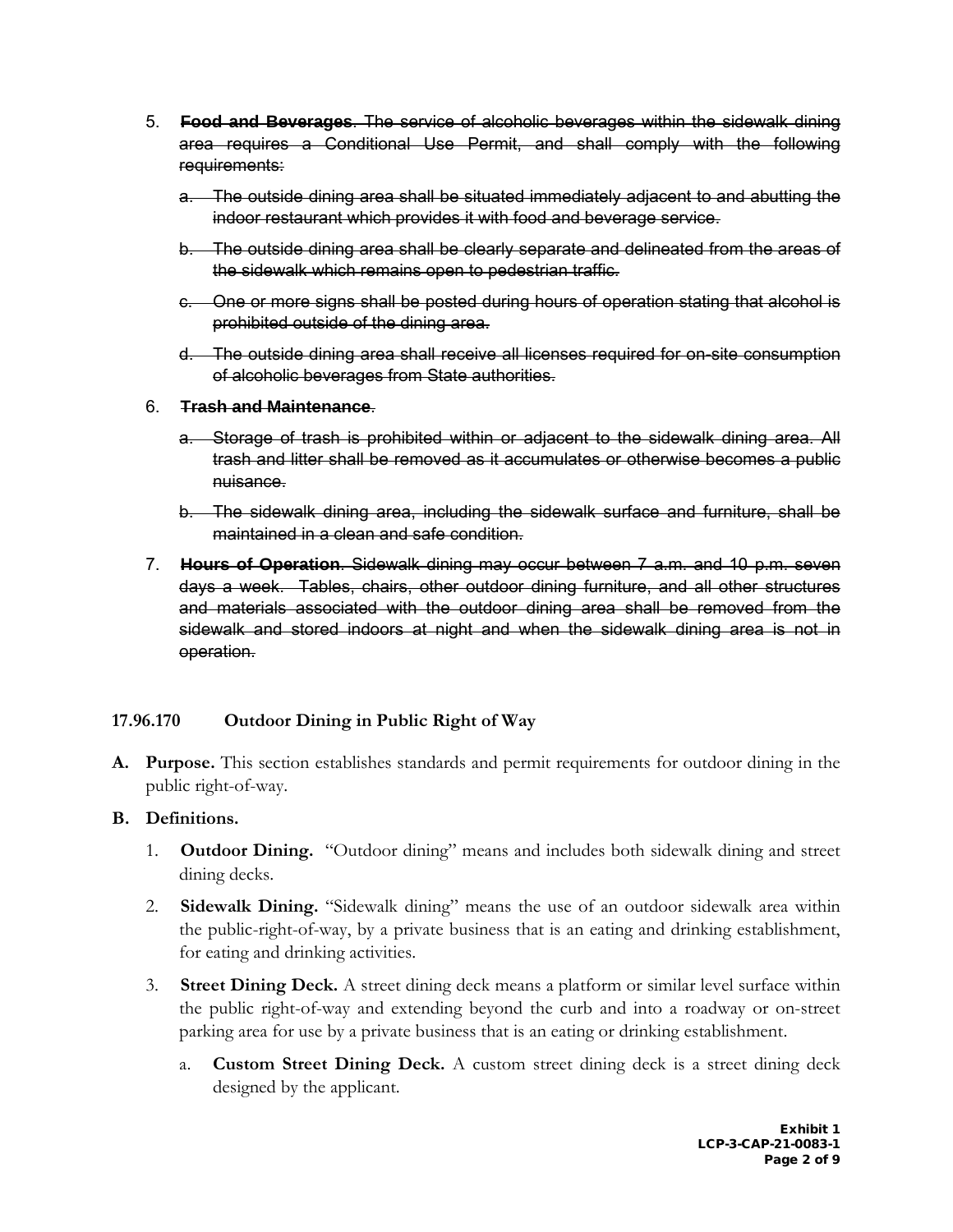b. **Prototype Street Dining Deck.** A prototype street dining deck is a street dining deck utilizing a design that has been preauthorized by the Planning Commission.

### **C. Where Allowed.**

# 1. **Sidewalk Dining.**

- a. Sidewalk dining is allowed in the MU-N, MU-V, C-C, and C-R zoning districts.
- b. In the MU-V zoning district, sidewalk dining is allowed only on Monterey Avenue, Capitola Avenue, and on the Capitola Wharf immediately adjacent to the restaurant it serves.
- 2. **Street Dining Decks.** Street dining decks are allowed only in the MU-V zoning district and only on the Esplanade, Monterey Avenue, Capitola Avenue, and San Jose Avenue.
- **D. Maximum Number of On-Street Parking Spaces.** A maximum of 25 total on-street parking spaces may be used for street dining decks. Spaces shall be allocated by the City Manager in accordance with administrative policies issued pursuant to this section. On-street parking spaces utilized for in-lieu bicycle parking shall count toward the maximum 25 spaces.

### **E. Permits and Approvals.**

1. **Required Permits.** Table 17.96-2 shows permits required for sidewalk dining and street dining decks.

| <b>Type of Outdoor Dining</b>    | Permit Required [2]<br>[3] | <b>Zoning Code Chapter</b> |
|----------------------------------|----------------------------|----------------------------|
| Sidewalk Dining                  | Design Permit              | 17.116                     |
| <b>Street Dining Decks</b>       |                            |                            |
| Prototype Street Dining Deck [1] | Administrative Permit      | 17.116                     |
| <b>Custom Street Dining Deck</b> | Design Permit              | 17.120                     |

# **Table 17.96-2: Permits Required for Outdoor Dining in Public Right-of-way**

[1] Prototype dining deck designs are identified in the adopted Village Outdoor Dining Program Administrative Policy No. I-36.

[2] Outdoor dining in the public right-of-way also requires an encroachment permit pursuant to Municipal Code Chapter 12.56. Minor encroachment permits for applications for prototype street dining decks may be issued by the Public Works Director and major encroachment permits for custom street dining decks may be issued by the Planning Commission.

[3] A street dining deck or sidewalk dining area located in the coastal zone may require a coastal development permit (CDP) as specified in Chapter 17.44 (Coastal Overlay Zone).

- 2. **Administrative Permit Standards.** All applications for an Administrative Permit are reviewed and acted on by the Community Development Director and must comply with the following standards:
	- a. The street dining deck must be designed consistent with a prototype design approved by the Planning Commission.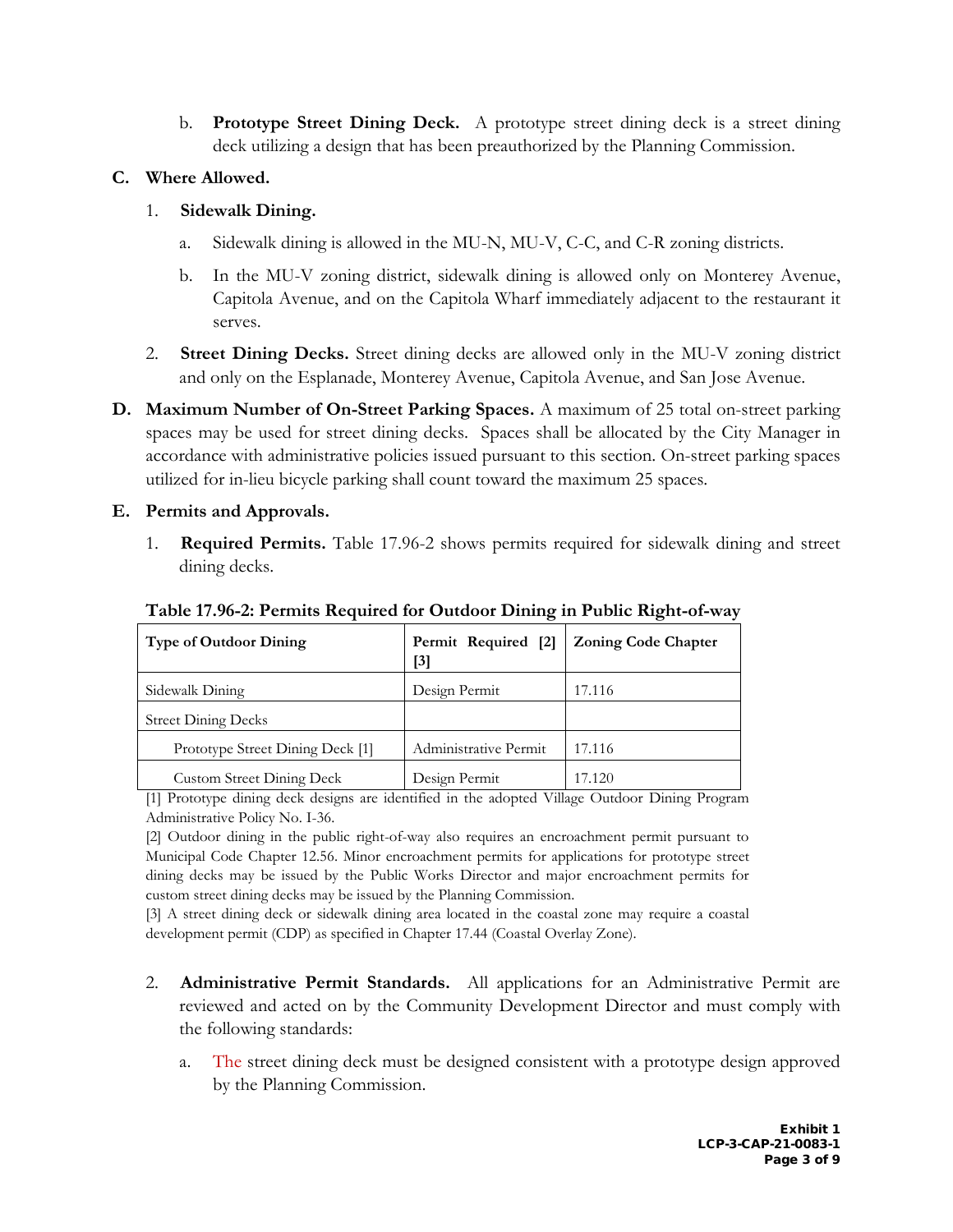- b. The street dining deck must comply with all applicable requirements of this section, the Zoning Code, and all other applicable laws, administrative policies, rules, and regulations.
- c. If located in the coastal zone, the street dining deck is consistent with the Local Coastal Program and will not adversely impact coastal resources, coastal access, and coastal views.
- d. The street dining deck must utilize high-quality, durable materials that are compatible with surrounding development and can withstand inclement weather.
- e. The street dining decks must use a design authorized by a valid coastal development permit.
- 3. **Design Permit Findings.** All applications for a Design Permit are viewed and acted on by the Planning Commission. Notwithstanding Municipal Code Section 17.120.080 (Findings for Approval), for Design Permits issued pursuant to this section, the Planning Commission shall make the following findings and need not make those findings set forth in section 17.120.080
	- a. The sidewalk dining area or street dining deck complies with all applicable requirements of this section, the Zoning Code, and all other applicable laws, administrative policies, rules, and regulations.
	- b. If located in the coastal zone, the sidewalk dining area or street dining deck is consistent with the Local Coastal Program and will not adversely impact coastal resources, coastal access, and coastal views.
	- c. The design of the sidewalk dining area or street dining deck supports a safe, inviting, and lively public realm consistent with the purpose of the MU-V zoning district as provided in Section 17.20.040 (Purpose of the Mixed Use Zoning Districts).
	- d. The sidewalk dining area or street dining deck materials include high-quality, durable materials that are compatible with surrounding development and can withstand inclement weather.
- 4. **Good Standing.** An applicant must be in good standing to apply for a permit for outdoor dining. For purposes of this section, "good standing" shall mean that within the twentyfour months directly preceding submission of a complete application for an Administrative Permit or Design Permit, the applicant has not been issued a notice of abatement, violation, or been subject to any code enforcement proceedings related to an ABC license, entertainment permit, or use permit by the City or any other regulatory or permitting agency. Any courtesy code enforcement notices received by the applicant was corrected by the applicant within the date specified on the courtesy notice.

# 5. **Other Permits and Approvals.**

a. Sidewalk and street dining decks are subject to all other applicable permits, licenses and/ or entitlements required by State or local law.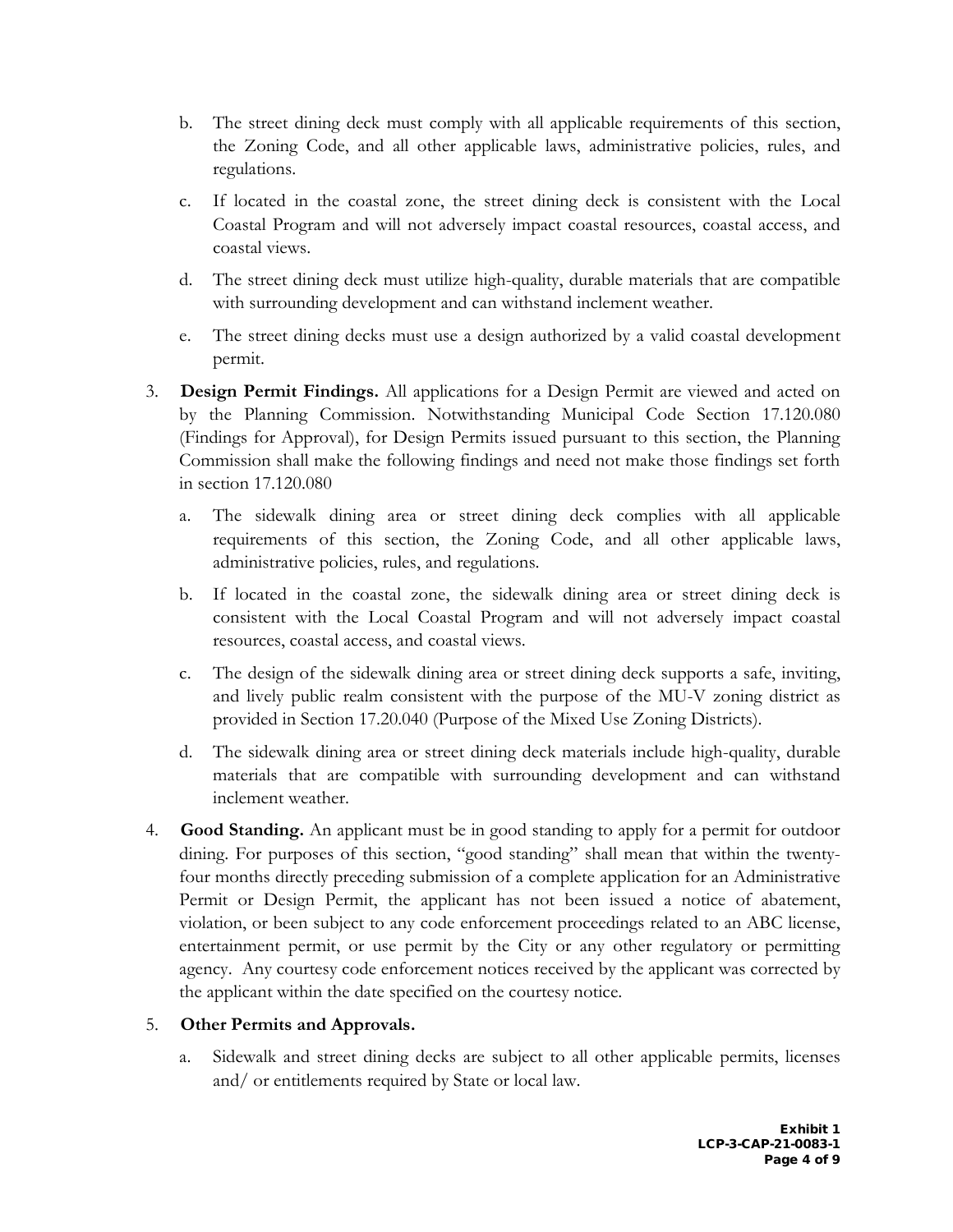- b. A street dining deck or sidewalk dining area located in the coastal zone may require a coastal development permit (CDP) as specified in Chapter 17.44 (Coastal Overlay Zone). Approval of a CDP requires conformance with the CDP findings for approval as specified in Section 17.44.130 (Findings for approval).
- 6. **Use of Permit Fees in Coastal Zone.** For sidewalk dining and street dining decks in the coastal zone, the City shall utilize no less that 50 percent of permit fees received for coastal access programs, maintenance, and improvements.

### **F. Administrative Policies.**

- 1. The City Council is authorized to issue administrative policies regarding the administration and leasing of the public right-of-way for sidewalk dining and street dining decks, including but not limited to the application and selection process for applicants, maintenance requirements, and other related policies.
- 2. In the event of any conflict between the provisions of this chapter and the administrative policy, the more restrictive requirement shall control.
- **G. Operating and Development Standards.** All Sidewalk Dining and Street Dining Decks shall comply with the following standards:
	- 1. **Must Serve Eating and Drinking Establishment.** Outdoor dining in the public rightof-way is allowed only when incidental to and a part of an "eating and drinking establishment" as defined in Chapter 17.160 (Glossary).
	- 2. **One Facility Only.** An eating establishment may have either sidewalk dining or a street dining deck. An eating establishment may not have both sidewalk dining and a street dining deck.

# 3. **Limited to Eating Establishment Frontage.**

- a. Sidewalk dining is allowed on the sidewalk directly adjacent to the eating establishment street frontage.
- b. Street dining decks in the public right-of-way are only allowed on parking spaces that are:
	- (1) Wholly or partially located in the right-of-way; and
	- (2) Directly adjacent to the eating establishment street frontage unless authorized by paragraph (b) below.
- c. The City may allow an outdoor dining area to extend beyond the eating and drinking establishment frontage if:
	- (1) Due to the road and parking space layout, the outdoor dining area cannot be designed without extending the area beyond immediately adjacent parking spaces;
	- (2) Extending the outdoor dining area will not have significant impact on adjoining businesses as determined by the permit review authority; and
	- (3) Extending the outdoor dining area will not adversely impact coastal access.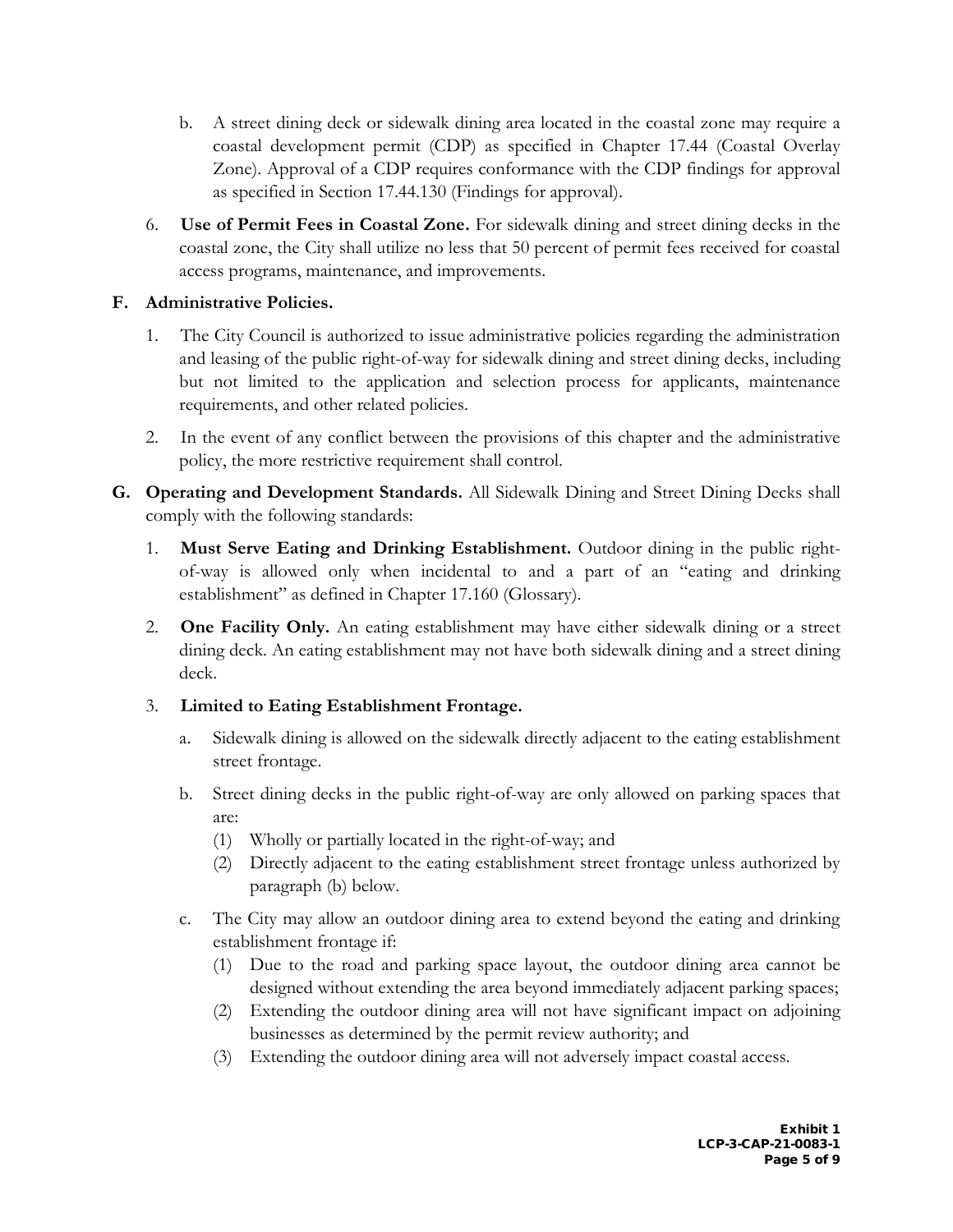- 4. **Sidewalk Width.** Outdoor dining areas in the public right-of-way shall provide a minimum clear width within the sidewalk of at least:
	- a. 5 feet in the MU-V zoning district; and
	- b. 4 feet in all other zoning districts.
- 5. **Sidewalk Dining Areas**. Sidewalk dining areas shall be limited to the placement of tables and chairs. In addition, design elements required for ABC permit compliance for separation (fences, ropes, planters, etc.), may be included in the design but shall not exceed 36-inches in height.
- 6. **Signs.**
	- a. Commercial signs are not permitted in or on any portion of the improvements of a sidewalk dining area or street dining deck, except as specified in section b.
	- b. One business identification sign and one menu sign each not to exceed two square feet are allowed.
- 7. **Stormwater Drainage.** All street dining decks must allow for adequate stormwater drainage.
	- a. Dining decks shall not block the drainage flow along the gutter line.
	- b. Dining decks shall not block access into any drain inlet or other drainage/stormwater facility.
- 8. **Utilities.** All outdoor dining shall not interfere with utility boxes, water hydrants, storm drains, and all other related facilities.
- 9. **Trash and Maintenance.** An outdoor dining area in the public right-of-way shall be maintained in a clean and safe condition as determined by the City, including as follows:
	- a. All trash shall be picked up and properly disposed of.
	- b. All flower boxes and planters shall contain live, healthy vegetation.
	- c. All tables, chairs, equipment, and structures must be kept clean and operational.
- 10. **Sound.** Music and amplified sound are not allowed in an outdoor dining area.

# 11. **Bicycle Parking for Street Dining Decks.**

- a. A street dining deck that eliminates an on-street parking space must include a bicycle parking rack integrated in the street dining deck design or within the private property of the eating or drinking establishment.
- b. The bicycle parking rack must provide a minimum of two bicycle parking spaces for each eliminated vehicle parking space.
- c. As an alternative to providing the bicycle parking rack, the City may allow an applicant to pay an in-lieu fee which fee shall be deposited into the City's in-lieu bike fund to create a central bicycle parking location.

# 12. **Hours of Operation.**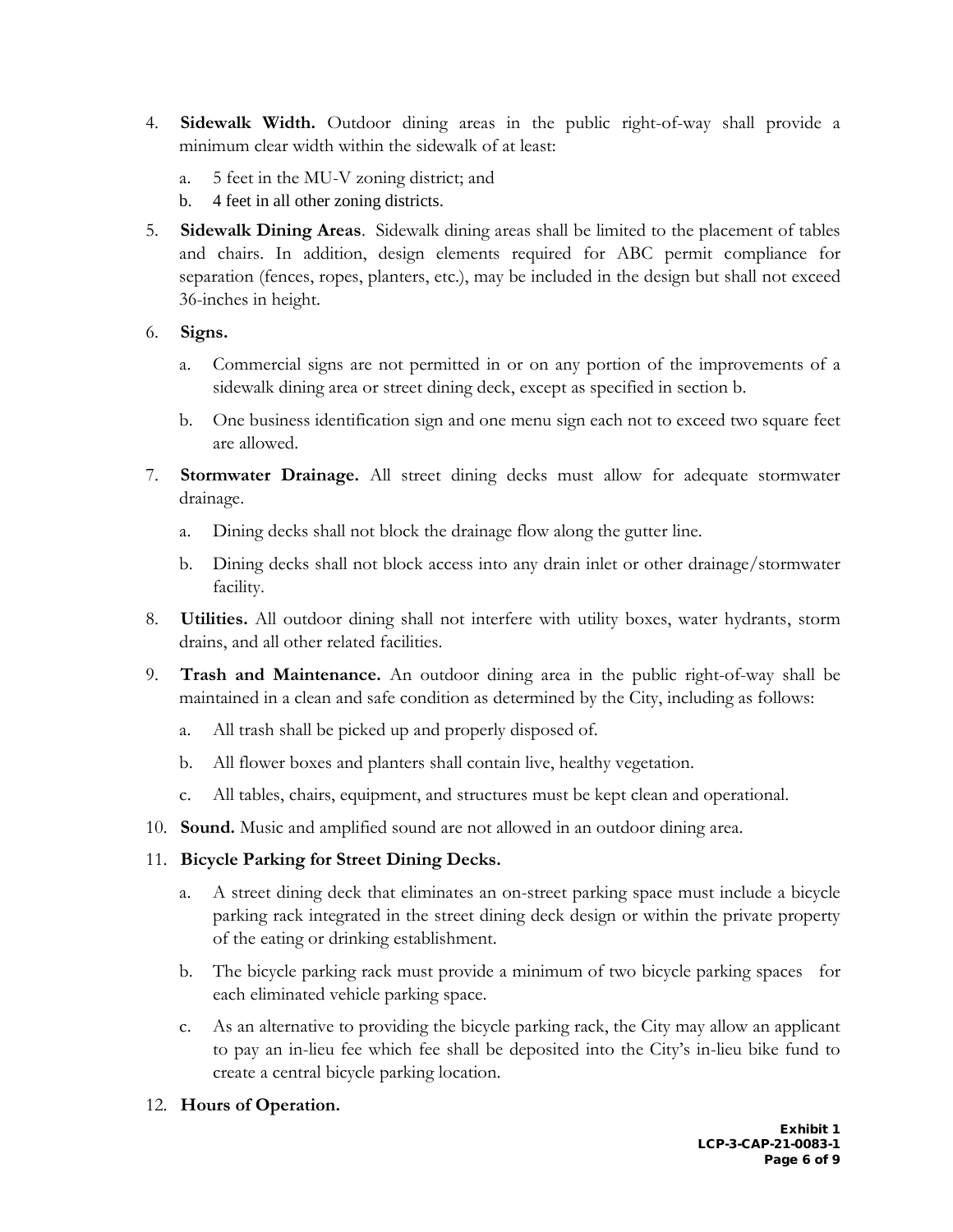- a. Outdoor dining in the public right-of-way may occur between 7 a.m. and 10 p.m. seven days a week.
- b. The City may allow extended hours for street dining decks for special events and holidays.
- 13. **Open for Use.** All outdoor dining in the public right-of-way must be open for use a minimum of five days per week, except in cases of inclement weather. "Open for use" means that the eating or drinking establishment must allow customers to use the outdoor dining area when the establishment is open for business.
- 14. **Materials.** Allowed materials include finished or painted wood, glass, ornamental steel or iron, and decorative masonry. Street dining decks where the primary visible material is plastic, fabric, woven bamboo, or chain link/wire fencing are discouraged.

### **H. Enforcement.**

### 1. **General.**

- a. The City shall have all enforcement remedies permitted by law, including but not limited to those in Administrative Policy I-36 in Municipal Code Title 4 (General Municipal Code Enforcement).
- b. Any outdoor dining facility may be subject to inspection by the City on an annual basis or as needed to ensure compliance with this section, conditions of approval, and administrative procedures.
- **Section 3.** Section 17.120.030 (Design Permits When Required) of Chapter 17.120 of the Capitola Municipal Code is hereby amended to read as follows (additions in underline, deletions in strikethrough):

### **Chapter 17.120 Design Permits**

#### **17.120.030 When Required**

**A. Types of Projects.** The types of projects that require a Design Permit, and the type of Design Permit for each project, are listed in Table 17.120-1. If a type of development project or activity is not specifically listed in Table 17.120-1, a Design Permit is not required.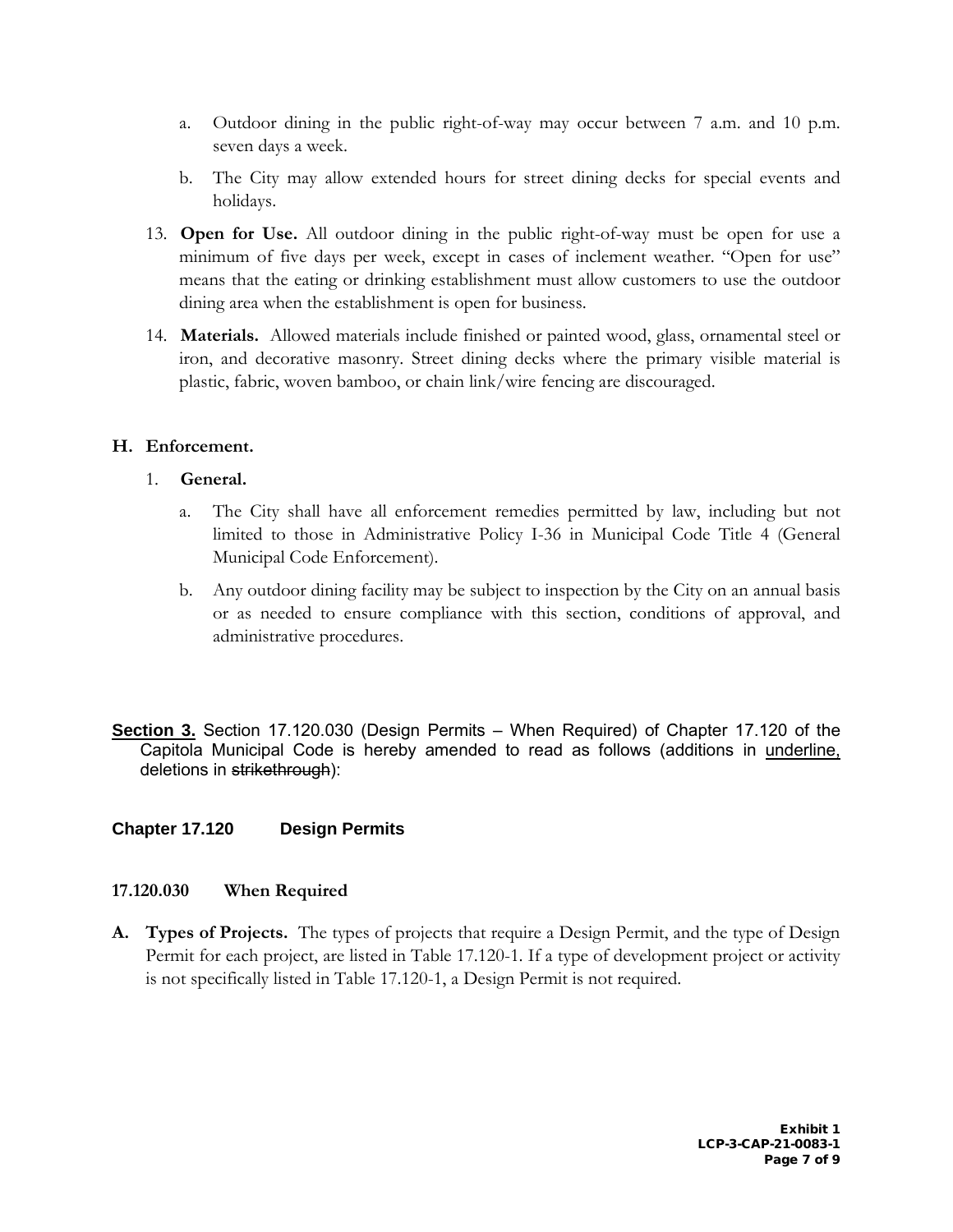| <b>TABLE 17.120-1: PROJECTS REQUIRING DESIGN PERMITS</b> |  |  |  |  |
|----------------------------------------------------------|--|--|--|--|
|----------------------------------------------------------|--|--|--|--|

| <b>Type of Project</b>                                                                                                                                                                                   | <b>Type of Permit</b> |  |
|----------------------------------------------------------------------------------------------------------------------------------------------------------------------------------------------------------|-----------------------|--|
| <b>Single-Family Residential Projects</b>                                                                                                                                                                |                       |  |
| Ground floor additions to existing single-family homes where the<br>addition is visible from a public street and does not exceed 15 ft. in<br>height, except for exempt additions (Section 17.120.030.B) | Minor Design Permit   |  |
| Accessory structures greater than 10 ft. in height and/or 120 sq. ft. to<br>300 sq. ft.                                                                                                                  | Minor Design Permit   |  |
| Accessory structures greater than 300 sq. ft.                                                                                                                                                            | Design Permit         |  |
| Upper floor decks and balconies on the side or rear of a home that are<br>not adjacent to public open space                                                                                              | Design Permit         |  |
| All rooftop decks                                                                                                                                                                                        | Design Permit         |  |
| Upper floor additions to an existing single-family homes                                                                                                                                                 | Design Permit         |  |
| New single-family homes                                                                                                                                                                                  | Design Permit         |  |
| <b>Multifamily Residential Projects</b>                                                                                                                                                                  |                       |  |
| Ground-floor additions less than 15% of total floor area of an existing<br>multifamily structure                                                                                                         | Minor Design Permit   |  |
| Upper floor decks and balconies on the side or rear of a structure that<br>are not adjacent to public open space                                                                                         | Design Permit         |  |
| All rooftop decks                                                                                                                                                                                        | Design Permit         |  |
| Accessory structures including garbage and recycling enclosures                                                                                                                                          | Minor Design Permit   |  |
| Ground-floor additions 15% of total floor area or more to an existing<br>multifamily structure                                                                                                           | Design Permit         |  |
| Upper floor additions to an existing multifamily structure                                                                                                                                               | Design Permit         |  |
| New multifamily residential structures                                                                                                                                                                   | Design Permit         |  |
| <b>Non-Residential Projects (Including Mixed-Use)</b>                                                                                                                                                    |                       |  |
| Exterior modifications to an existing structure that do not increase the<br>floor area of the structure                                                                                                  | Minor Design Permit   |  |
| Accessory structures 120 sq. ft. to 300 sq. ft. including garbage and<br>recycling enclosures                                                                                                            | Minor Design Permit   |  |
| Accessory structures greater than 300 sq. ft. including garbage and<br>recycling enclosures                                                                                                              | Design Permit         |  |
| Additions less than 15% of the floor area of an existing non-residential<br>structure where the addition is not visible from the primary street<br>frontage                                              | Minor Design Permit   |  |
| Additions 15% or more of the floor area of an existing non-residential<br>structure where the addition is visible from the primary street frontage                                                       | Design Permit         |  |
| Additions to an existing non-residential structure of 3,000 sq. ft. or<br>more                                                                                                                           | Design Permit         |  |
| New non-residential structures                                                                                                                                                                           | Design Permit         |  |
| Custom outdoor dining decks and sidewalk dining areas in the public<br>right-of-way                                                                                                                      | <u>Design Permit</u>  |  |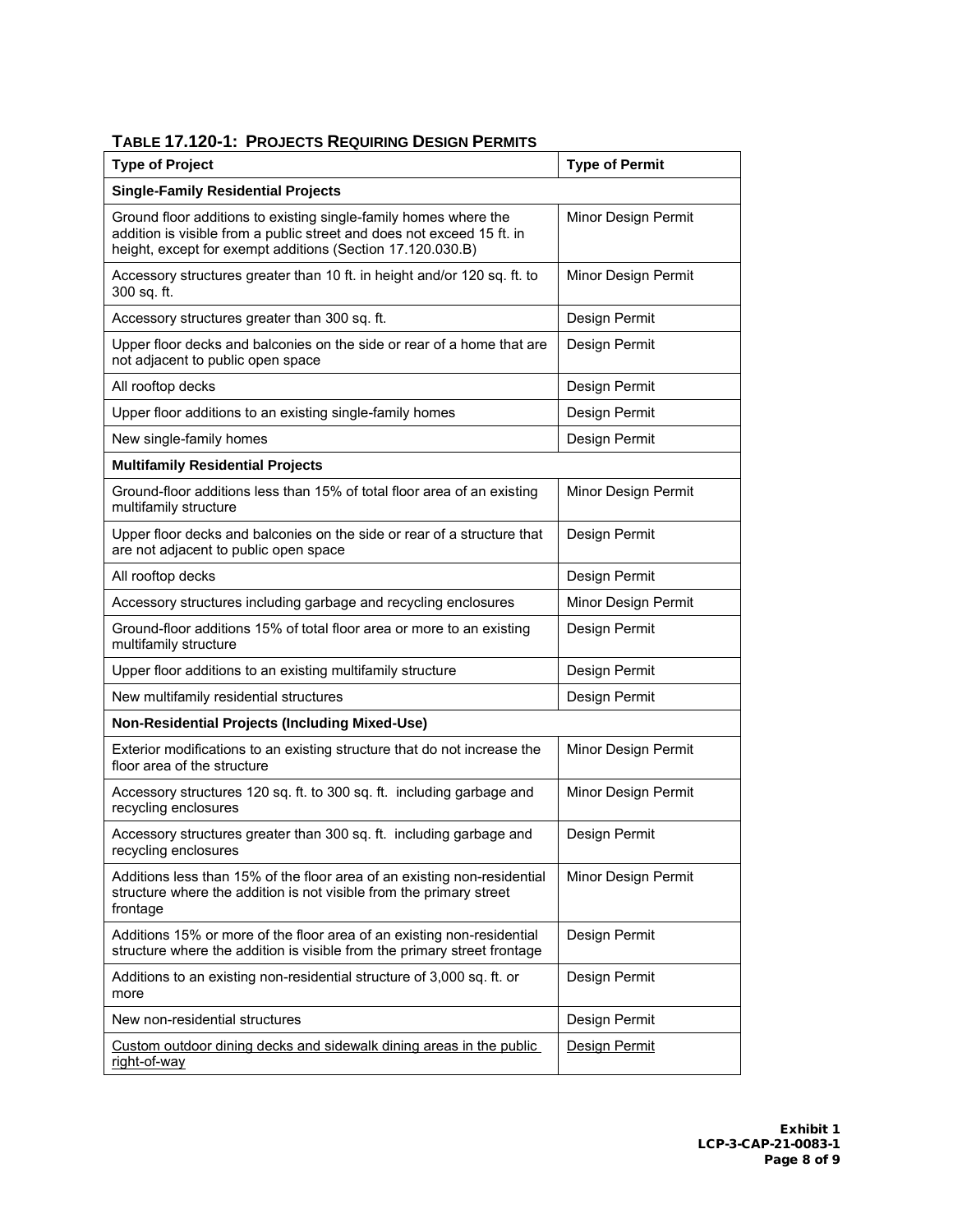- **B. Single-Family Exemptions.** The following additions to a single-family dwelling are exempt from the Design Permit requirement:
	- 1. Ground-floor single-story additions up to 400 square feet at the rear of the home.
	- 2. Enclosure of an existing recessed entrance up to 25 square feet.
	- 3. Enclosure of an existing open porch up to 50 square feet.
	- 4. Installation of bay windows.
	- 5. A single accessory structures that does not exceed 120 square feet in floor area and 10 feet in height with no connection to water or sewer.
	- 6. Minor exterior modification or replacement of materials on an existing structure including siding, windows, doors, and roof.
	- 7. Other similar minor additions to a single-family dwelling as determined by the Community Development Director.
	- 8. Upper floor decks and balconies immediately adjacent to a street or public open space.

### **C. Non-Residential Exemptions.**

1. Prototype outdoor dining decks that comply with Section 17.96.170 (Outdoor Dining in Public Right of Way) are exempt from the Design Permit requirement.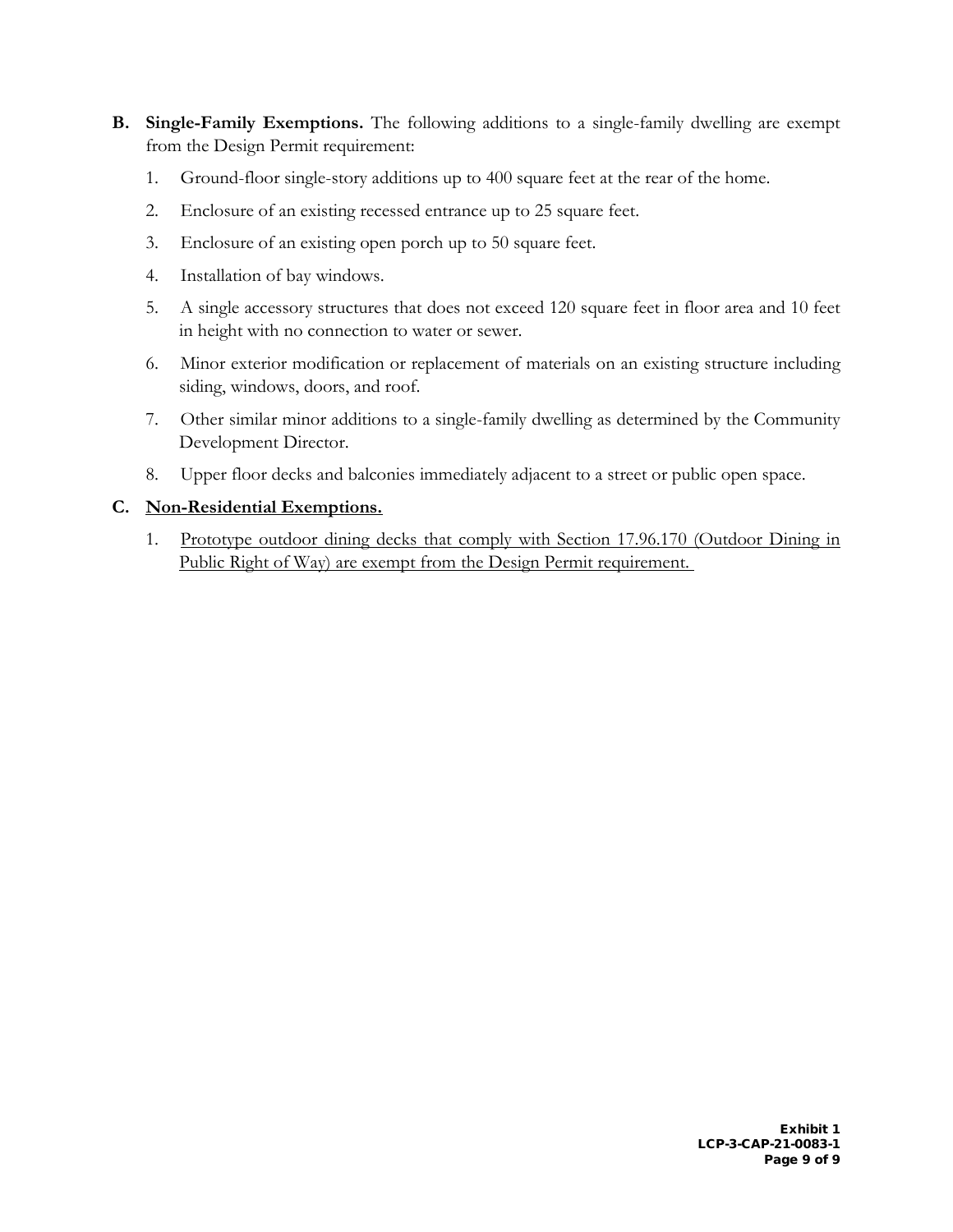#### <span id="page-10-0"></span>17.96.170 Temporary Outdoor Dining

This section establishes requirements for temporary outdoor dining areas located on a public sidewalk or other area within the public right-of-way.

- **A. Required Permits.** Temporary outdoor dining within the public right-of-way requires an Administrative Permit and an Encroachment Permit. Temporary outdoor dining may require a Coastal Development Permit as specified by Chapter 17.44 (Coastal Overlay Zone) if any part of the site is located in the coastal zone and the proposed development shall conform with the CDP findings for approval as specified in 17.44.130 (Findings for Approval).
- **B. Permitted Zoning Districts.** Temporary outdoor dining within the public right of way is allowed in the Commercial Community (C-C), Commercial Regional (C-R), and Mixed Use, Neighborhood (MU-N) zoning districts. Temporary outdoor dining within the public right of way is not permitted in the Mixed Use Village (MU-V) zoning district.
- **C. Standards**. Temporary sidewalk dining shall comply with the following standards.
	- 1. **Location**. Outside dining is permitted on the public sidewalk:
		- a. When incidental to and part of a restaurant; and
		- b. Along the restaurant's frontage.
	- 2. **Number of Dining Areas**. An indoor restaurant may operate only one outside dining area confined to a single location.
	- 3. **Safe Passage**.
		- a. Temporary sidewalk dining is permitted only where the sidewalk is wide enough to adequately accommodate both the usual pedestrian traffic in the area and the operation of the outside dining area.
		- b. The sidewalk immediately adjacent to the restaurant shall have adequate space to accommodate tables and chairs and shall provide adequate safe passage along the sidewalk for pedestrian and wheelchair users of the sidewalk. Safe and adequate passage of at least 4 feet in width shall be provided along the sidewalk and from the curb to the sidewalk. No tables or chairs or any other objects shall be placed or allowed to remain on any sidewalk that inhibit such passage.

#### 4. **Furniture and Signage Location**.

- a. Tables and chairs in a sidewalk dining area shall be set back at least 2 feet from any curb and from any sidewalk or street barrier, including a bollard, and at least 8 feet from a bus stop.
- b. All outdoor dining furniture, including tables, chairs, umbrellas, and planters, shall be movable.
- c. All temporary improvements to separate the outdoor dining area from the sidewalk, such as a railing, shall relate to the architectural design of the primary restaurant structure in color, materials, and scale.
- d. Umbrellas shall be secured with a minimum base of not less than 60 pounds.
- e. All signs are subject to Chapter 17.80.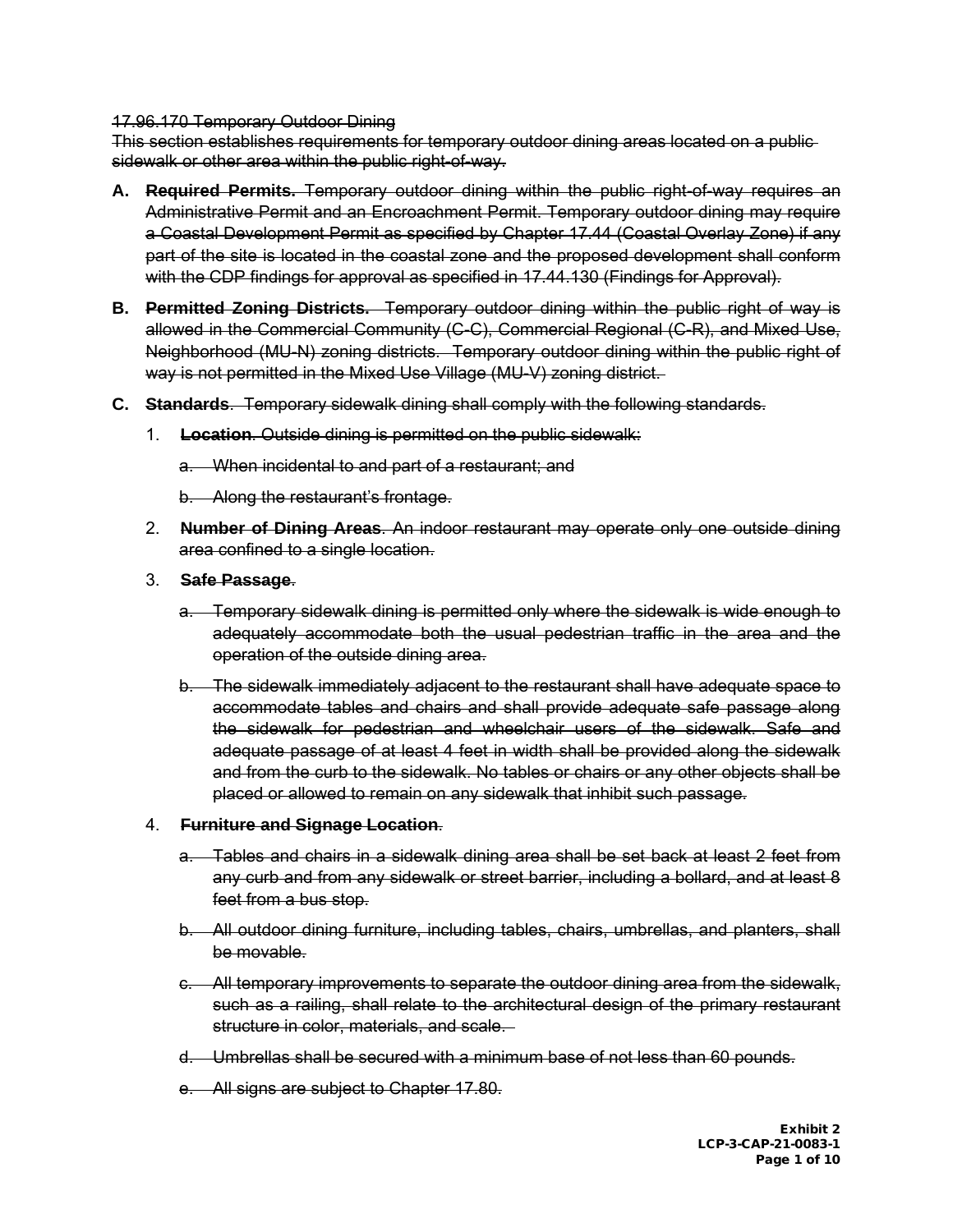- 5. **Food and Beverages**. The service of alcoholic beverages within the sidewalk dining area requires a Conditional Use Permit, and shall comply with the following requirements:
	- a. The outside dining area shall be situated immediately adjacent to and abutting the indoor restaurant which provides it with food and beverage service.
	- b. The outside dining area shall be clearly separate and delineated from the areas of the sidewalk which remains open to pedestrian traffic.
	- c. One or more signs shall be posted during hours of operation stating that alcohol is prohibited outside of the dining area.
	- d. The outside dining area shall receive all licenses required for on-site consumption of alcoholic beverages from State authorities.
- 6. **Trash and Maintenance**.
	- a. Storage of trash is prohibited within or adjacent to the sidewalk dining area. All trash and litter shall be removed as it accumulates or otherwise becomes a public nuisance.
	- b. The sidewalk dining area, including the sidewalk surface and furniture, shall be maintained in a clean and safe condition.
- 7. **Hours of Operation**. Sidewalk dining may occur between 7 a.m. and 10 p.m. seven days a week. Tables, chairs, other outdoor dining furniture, and all other structures and materials associated with the outdoor dining area shall be removed from the sidewalk and stored indoors at night and when the sidewalk dining area is not in operation.

#### **17.96.170 Outdoor Dining in Public Right of Way**

**A. Purpose.** This section establishes standards and permit requirements for outdoor dining in the public right-of-way.

#### **B. Definitions.**

- 1. **Outdoor Dining.** "Outdoor dining" means and includes both sidewalk dining and street dining decks.
- 2. **Sidewalk Dining.** "Sidewalk dining" means the use of an outdoor sidewalk area within the public-right-of-way, by a private business that is an eating and drinking establishment, for eating and drinking activities.
- 3. **Street Dining Deck.** A street dining deck means a platform or similar level surface within the public right-of-way and extending beyond the curb and into a roadway or on-street parking area for use by a private business that is an eating or drinking establishment.
	- a. **Custom Street Dining Deck.** A custom street dining deck is a street dining deck designed by the applicant.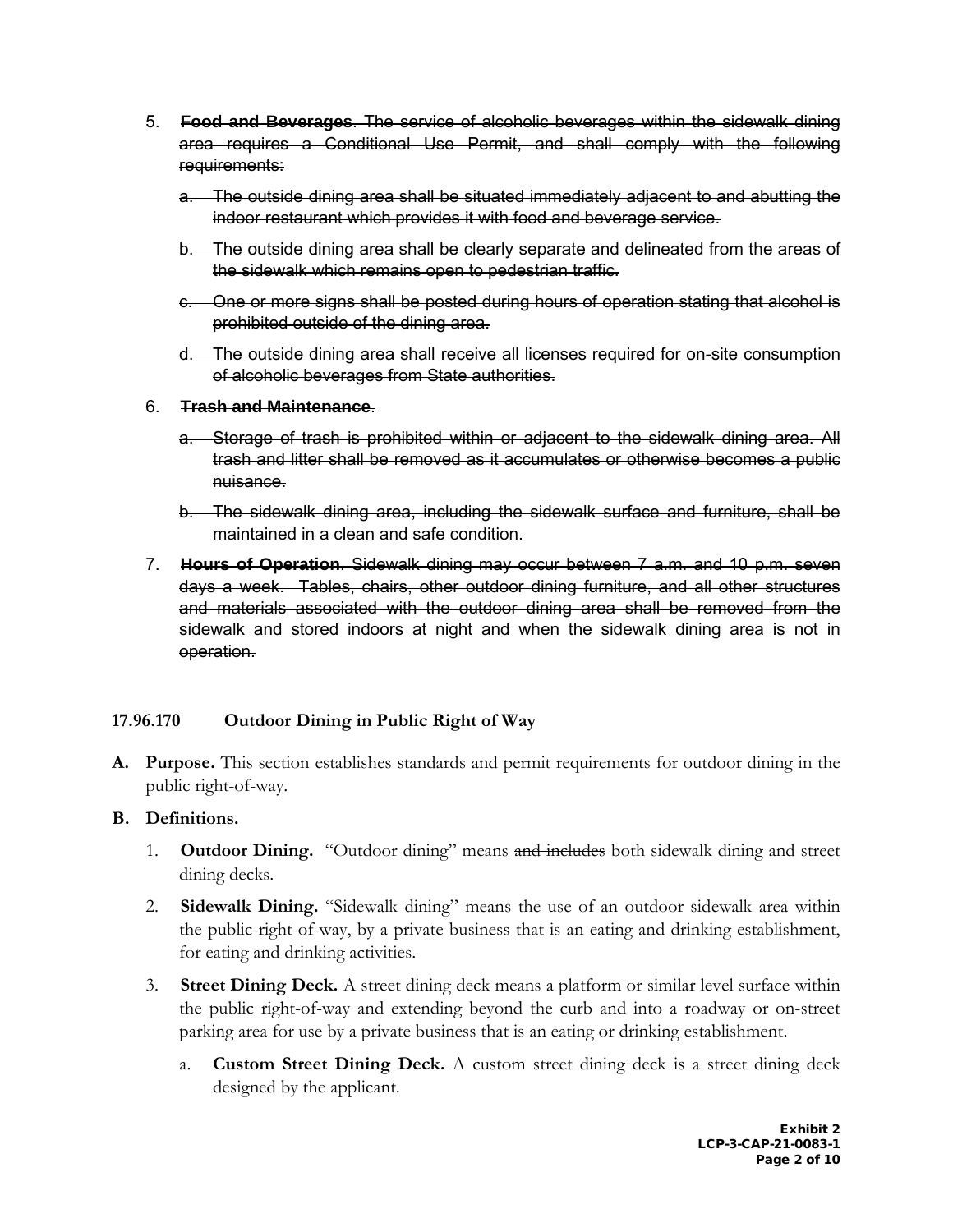b. **Prototype Street Dining Deck.** A prototype street dining deck is a street dining deck utilizing a design that has been preauthorized by the Planning Commission authorized by the City and has received all necessary permits and authorizations.

### **C. Where Allowed.**

# 1. **Sidewalk Dining.**

- a. Sidewalk dining is allowed in the MU-N, MU-V, C-C, and C-R zoning districts.
- b. In the MU-V zoning district, sidewalk dining is allowed only on Monterey Avenue, Capitola Avenue, and on the Capitola Wharf immediately adjacent to the restaurant it serves.
- 2. **Street Dining Decks.** Street dining decks are allowed only in the MU-V zoning district and only on the Esplanade, Monterey Avenue, Capitola Avenue, and San Jose Avenue.
- **D. Maximum Number of On-Street Parking Spaces.** A maximum of 25 total on-street parking spaces may be used for street dining decks. Spaces shall be allocated by the City Manager in accordance with administrative policies issued pursuant to this section. On-street parking spaces utilized for in-lieu bicycle parking shall count toward the maximum 25 spaces.

# **E. Permits and Approvals.**

1. **Required Permits.** Table 17.96-2 shows permits required for sidewalk dining and street dining decks.

| <b>Type of Outdoor Dining</b>    | Permit Required [2]<br>$\left[3\right]$ | <b>Zoning Code Chapter</b> |
|----------------------------------|-----------------------------------------|----------------------------|
| Sidewalk Dining                  | Design Permit                           | 17. <del>116</del> 120     |
| <b>Street Dining Decks</b>       |                                         |                            |
| Prototype Street Dining Deck [1] | Administrative Permit                   | 17.116                     |
| <b>Custom Street Dining Deck</b> | Design Permit                           | 17.120                     |

# **Table 17.96-2: Permits Required for Outdoor Dining in Public Right-of-way**

[1] Prototype dining deck designs are identified in the adopted Village Outdoor Dining Program Administrative Policy No. I-36 and as specified by an approved coastal development permit.

[2] Outdoor dining in the public right-of-way also requires an encroachment permit pursuant to Municipal Code Chapter 12.56. Minor encroachment permits for applications for prototype street dining decks may be issued by the Public Works Director and major encroachment permits for custom street dining decks may be issued by the Planning Commission.

[3] A street dining deck or sidewalk dining area located in the coastal zone may also require a coastal development permit (CDP) as specified in Chapter 17.44 (Coastal Overlay Zone).

2. **Administrative Permit Standards.** All applications for an Administrative Permit are reviewed and acted on by the Community Development Director and must comply with the following standards: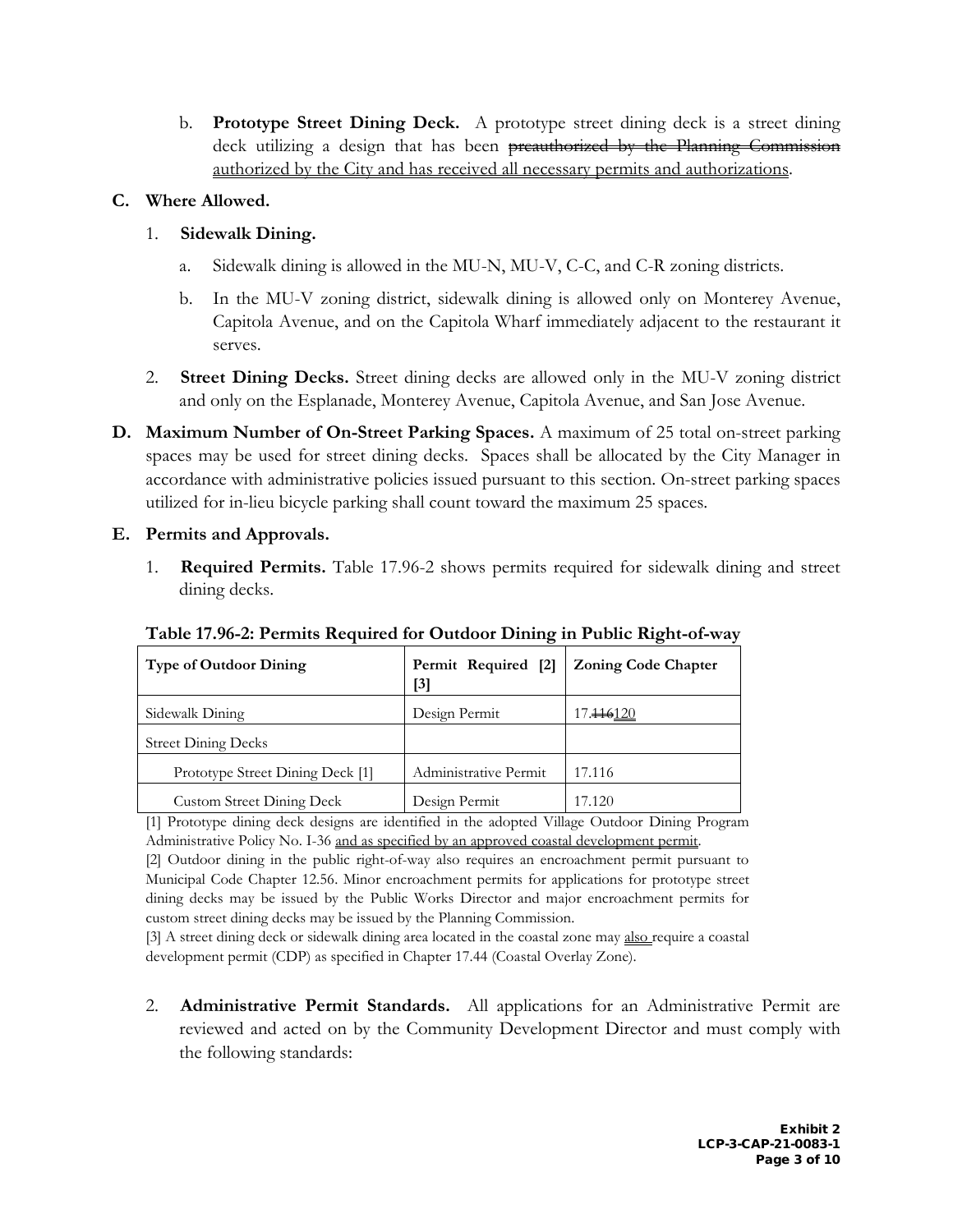- a. The street dining deck must be designed consistent with a prototype design approved by the Planning Commission City and received all necessary permits and authorizations.
- b. The street dining deck must comply with all applicable requirements of this section, the Zoning Code, and all other applicable laws, administrative policies, rules, and regulations.
- c. If located in the coastal zone, the street dining deck is consistent with the Local Coastal Program and will not adversely impact coastal resources, coastal access, and coastal views.
- d. The street dining deck must utilize high-quality, durable materials that are compatible with surrounding development and can withstand inclement weather.
- e. The street dining decks must use  $\ast$  the prototype street dining deck design authorized by a valid coastal development permit and shall be subject to the prototype street dining deck coastal development permit findings and conditions.
- 3. **Design Permit Findings.** All applications for a Design Permit (and any required coastal development permit) are viewed and acted on by the Planning Commission. Notwithstanding Municipal Code Section 17.120.080 (Findings for Approval), for Design Permits issued pursuant to this section, the Planning Commission shall make the following findings and need not make those findings set forth in section 17.120.080
	- a. The sidewalk dining area or street dining deck complies with all applicable requirements of this section, the Zoning Code, and all other applicable laws, administrative policies, rules, and regulations.
	- b. If located in the coastal zone, the sidewalk dining area or street dining deck is consistent with the Local Coastal Program, and will not adversely impact coastal resources, coastal access, and coastal views, and has been authorized through a valid coastal development permit.
	- c. The design of the sidewalk dining area or street dining deck supports a safe, inviting, and lively public realm consistent with the purpose of the MU-V zoning district as provided in Section 17.20.040 (Purpose of the Mixed Use Zoning Districts).
	- d. The sidewalk dining area or street dining deck materials include high-quality, durable materials that are compatible with surrounding development and can withstand inclement weather.
- 4. **Good Standing.** An applicant must be in good standing to apply for a permit for outdoor dining. For purposes of this section, "good standing" shall mean that within the twentyfour months directly preceding submission of a complete application for an Administrative Permit or Design Permit, the applicant has not been issued a notice of abatement, violation, or been subject to any code enforcement proceedings related to an ABC license, entertainment permit, or use permit by the City or any other regulatory or permitting agency. Any courtesy code enforcement notices received by the applicant that was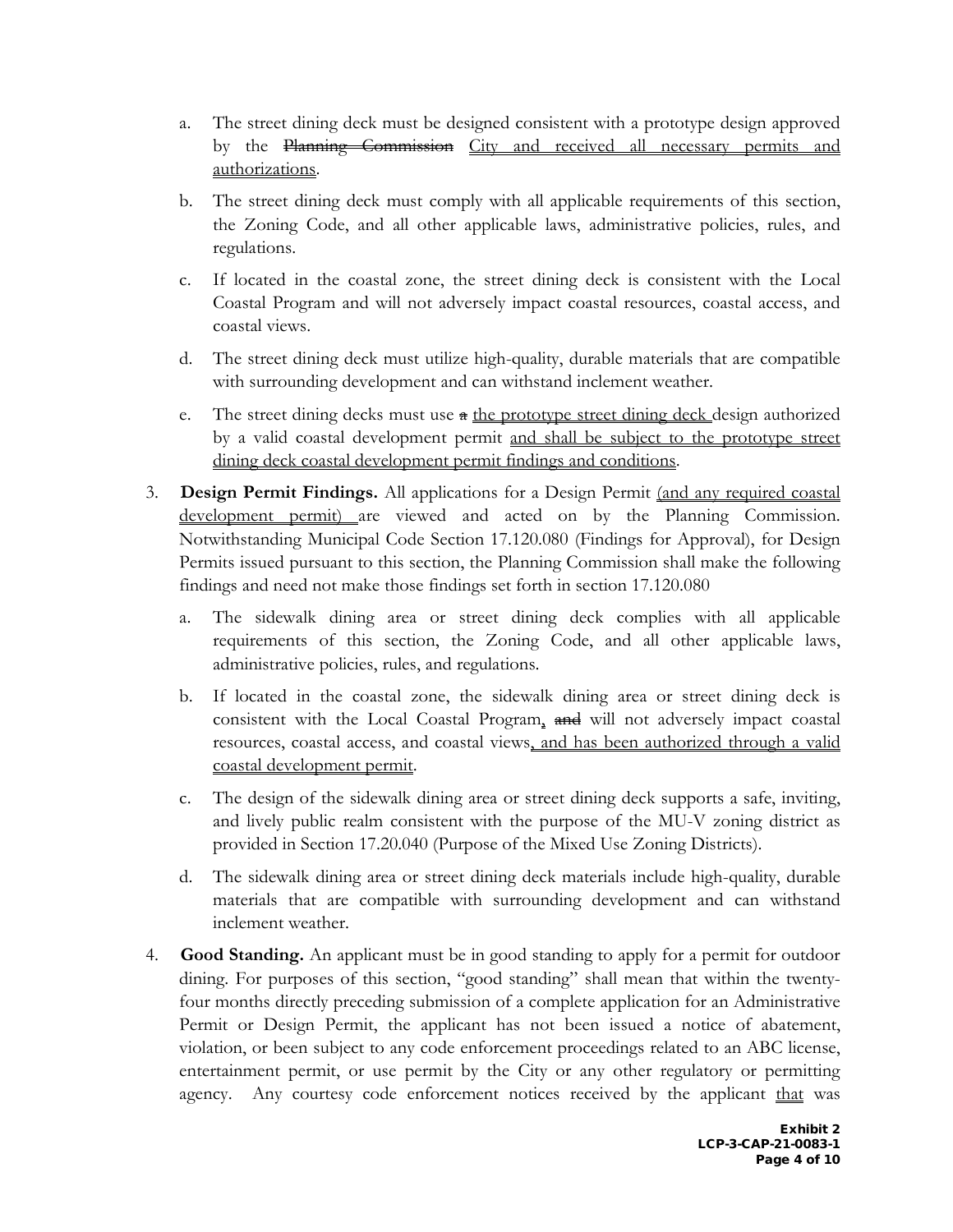corrected by the applicant within the date specified on the courtesy notice retains the applicants good standing.

# 5. **Other Permits and Approvals.**

- a. Sidewalk and street dining decks are subject to all other applicable permits, licenses and/ or entitlements required by State or local law.
- b. A street dining deck or sidewalk dining area located in the coastal zone may require a coastal development permit (CDP) as specified in Chapter 17.44 (Coastal Overlay Zone). Approval of a CDP requires conformance with the CDP findings for approval as specified in Section 17.44.130 (Findings for approval), as well as conformance with the requirements specified in this chapter (Chapter 17.96.170).
- c. A street dining deck or sidewalk dining area located in the coastal zone shall require a coastal development permit (CDP) as specified in Chapter 17.44 (Coastal Overlay Zone). Approval of a CDP requires conformance with the CDP findings for approval as specified in Section 17.44.130 (Findings for approval), as well as conformance with the requirements specified in this chapter (Chapter 17.96.170).
- d. CDP Recertification Requirement. All CDPs issued for outdoor dining permits shall require recertification by the City Council no later than three years after the CDP is issued, and every five years thereafter. Recertification shall require a public hearing before the City Council. City staff will initiate the recertification process by providing notice to the Applicant of the hearing date, at least thirty (30) days in advance of the public hearing.

For a CDP to be recertified, the City Council must find that the subject project is operating in compliance with the findings and conditions of the CDP and in compliance with the LCP. The City Council may recertify, modify, or revoke the CDP. The City Council's decision shall be a final action.

The project applicant, any aggrieved person, or any two members of the Coastal Commission may appeal the City Council decision. Appeal procedures for coastal development permits shall be as specified in Section 17.44.150.

6. **Use of Permit Fees in Coastal Zone.** For sidewalk dining and street dining decks in the coastal zone, the City shall utilize no less that 50 percent of permit fees received for coastal access programs, maintenance, and improvements.

### **F. Administrative Policies.**

- 1. The City Council is authorized to issue administrative policies regarding the administration and leasing of the public right-of-way for sidewalk dining and street dining decks, including but not limited to the application and selection process for applicants, maintenance requirements, and other related policies.
- 2. In the event of any conflict between the provisions of this chapter and the administrative policy, the more restrictive requirement shall control.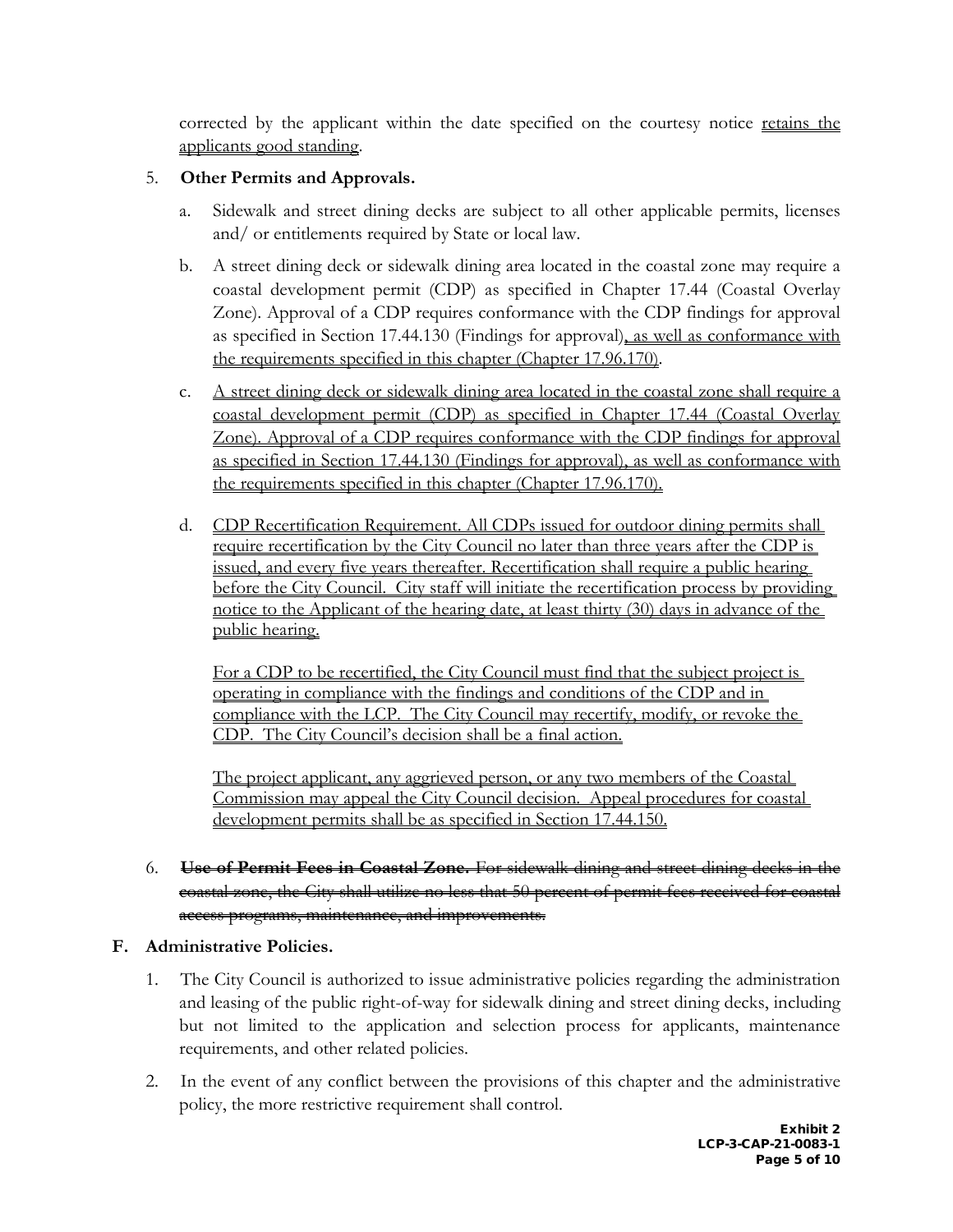- **G. Operating and Development Standards.** All Sidewalk Dining and Street Dining Decks shall comply with the following standards:
	- 1. **Must Serve Eating and Drinking Establishment.** Outdoor dining in the public rightof-way is allowed only when incidental to and a part of an "eating and drinking establishment" as defined in Chapter 17.160 (Glossary).
	- 2. **One Facility Only.** An eating establishment may have either sidewalk dining or a street dining deck. An eating establishment may not have both sidewalk dining and a street dining deck.

# 3. **Limited to Eating Establishment Frontage.**

- a. Sidewalk dining is allowed on the sidewalk directly adjacent to the eating establishment street frontage.
- b. Street dining decks in the public right-of-way are only allowed on parking spaces that are:
	- (1) Wholly or partially located in the right-of-way; and
	- (2) Directly adjacent to the eating establishment street frontage unless authorized by paragraph (b) below.
- c. The City may allow an outdoor dining area to extend beyond the eating and drinking establishment frontage if:
	- (1) Due to the road and parking space layout, the outdoor dining area cannot be designed without extending the area beyond immediately adjacent parking spaces;
	- (2) Extending the outdoor dining area will not have significant impact on adjoining businesses as determined by the permit review authority; and
	- (3) Extending the outdoor dining area will not adversely impact coastal access.
- 4. **Sidewalk Width.** Outdoor dining areas in the public right-of-way shall provide a minimum clear width within the sidewalk of at least:
	- a. 5 feet in the MU-V zoning district; and
	- b. 4 feet in all other zoning districts.
- 5. **Sidewalk Dining Areas**. Sidewalk dining areas shall be limited to the placement of tables and chairs. In addition, design elements required for ABC permit compliance for separation (fences, ropes, planters, etc.), may be included in the design but shall not exceed 36-inches in height.
- 6. **Signs.**
	- a. Commercial signs are not permitted in or on any portion of the improvements of a sidewalk dining area or street dining deck, except as specified in section b.
	- b. One business identification sign and one menu sign each not to exceed two square feet are allowed.
- 7. **Stormwater Drainage.** All street dining decks must allow for adequate stormwater drainage.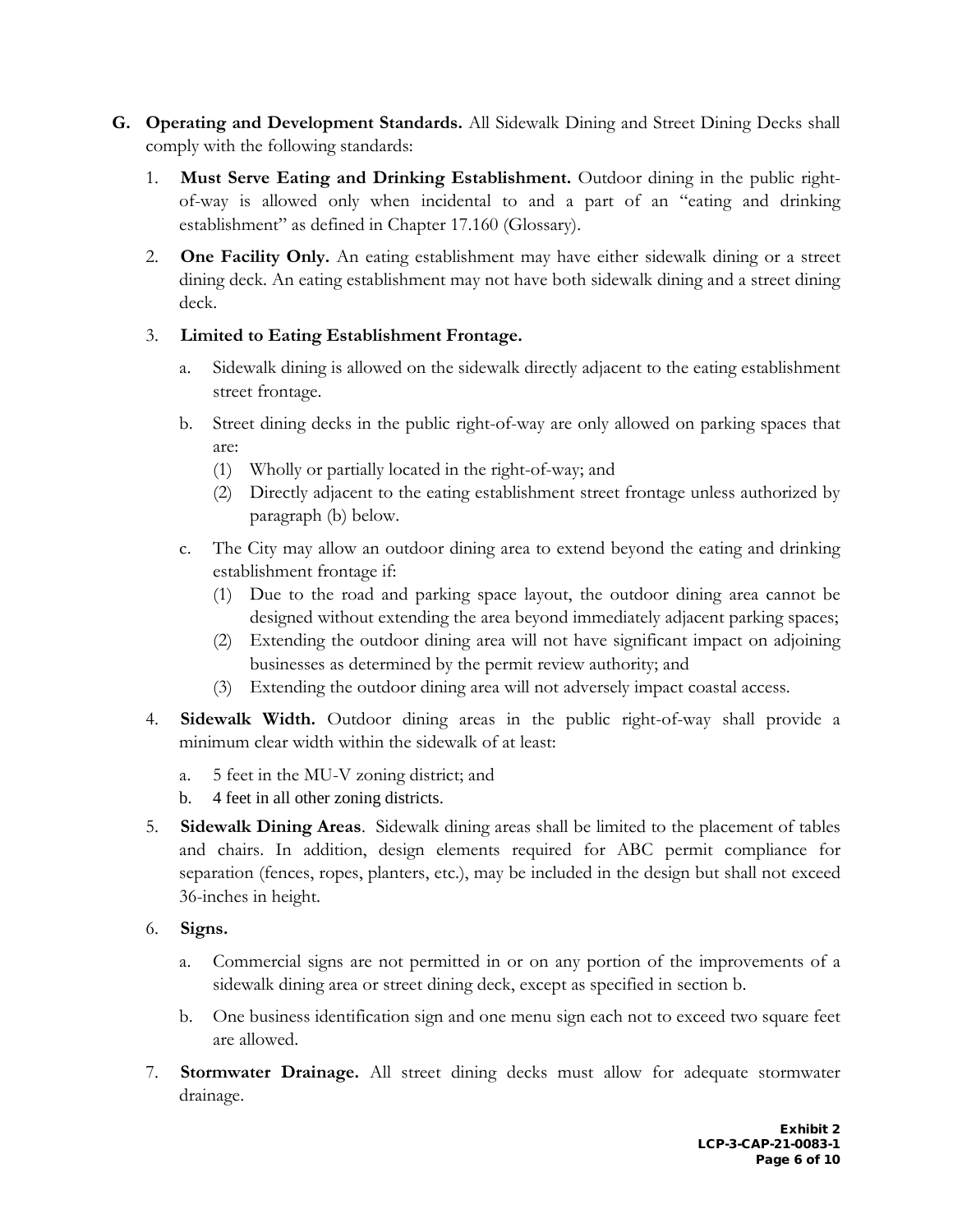- a. Dining decks shall not block the drainage flow along the gutter line.
- b. Dining decks shall not block access into any drain inlet or other drainage/stormwater facility.
- 8. **Utilities.** All outdoor dining shall not interfere with utility boxes, water hydrants, storm drains, and all other related facilities.
- 9. **Trash and Maintenance.** An outdoor dining area in the public right-of-way shall be maintained in a clean and safe condition as determined by the City, including as follows:
	- a. All trash shall be picked up and properly disposed of.
	- b. All flower boxes and planters shall contain live, healthy vegetation.
	- c. All tables, chairs, equipment, and structures must be kept clean and operational.
- 10. **Sound.** Music and amplified sound are not allowed in an outdoor dining area.

# 11. **Bicycle Parking for Street Dining Decks.**

- a. A street dining deck that eliminates an on-street parking space must include a bicycle parking rack integrated in the street dining deck design or within the private property of the eating or drinking establishment.
- b. The bicycle parking rack must provide a minimum of two bicycle parking spaces for each eliminated vehicle parking space.
- c. As an alternative to providing the bicycle parking rack, the City may allow an applicant to pay an in-lieu fee which fee shall be deposited into the City's in-lieu bike fund to create a central bicycle parking location.

# 12. **Hours of Operation.**

- a. Outdoor dining in the public right-of-way may occur between 7 a.m. and 10 p.m. seven days a week.
- b. The City may allow extended hours for street dining decks for special events and holidays.
- 13. **Open for Use.** All outdoor dining in the public right-of-way must be open for use a minimum of five days per week, except in cases of inclement weather. "Open for use" means that the eating or drinking establishment must allow customers to use the outdoor dining area when the establishment is open for business.
- 14. **Materials.** Allowed materials include finished or painted wood, glass, ornamental steel or iron, and decorative masonry. Street dining decks where the primary visible material is plastic, fabric, woven bamboo, or chain link/wire fencing are discouraged.

### **H. Enforcement.**

1. **General.**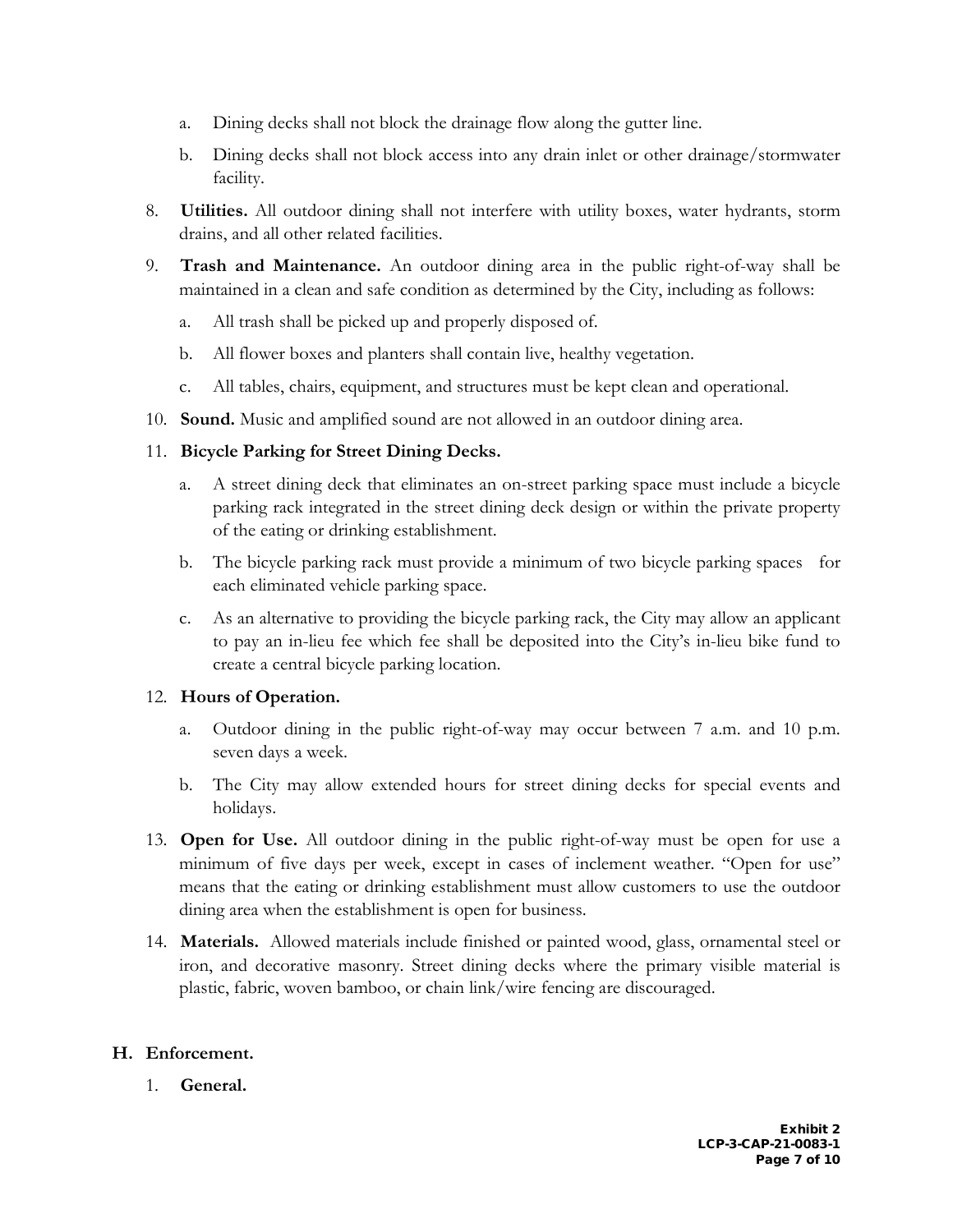- a. The City shall have all enforcement remedies permitted by law, including but not limited to those in Administrative Policy I-36 in Municipal Code Title 4 (General Municipal Code Enforcement).
- b. Any outdoor dining facility may be subject to inspection by the City on an annual basis or as needed to ensure compliance with this section, conditions of approval, and administrative procedures.
- **Section 3.** Section 17.120.030 (Design Permits When Required) of Chapter 17.120 of the Capitola Municipal Code is hereby amended to read as follows (additions in underline, deletions in strikethrough):

# **Chapter 17.120 Design Permits**

### **17.120.030 When Required**

**A. Types of Projects.** The types of projects that require a Design Permit, and the type of Design Permit for each project, are listed in Table 17.120-1. If a type of development project or activity is not specifically listed in Table 17.120-1, a Design Permit is not required.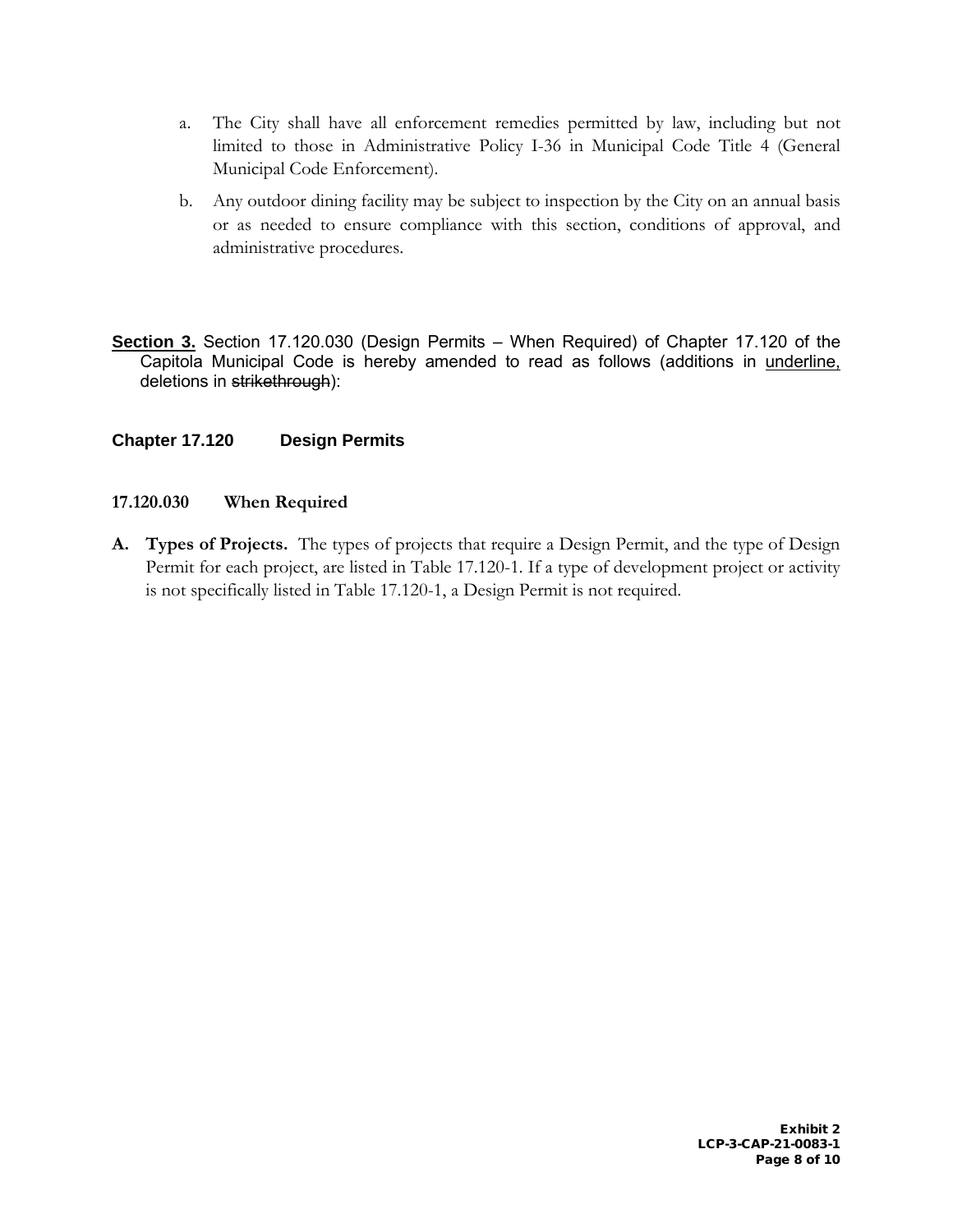| <b>TABLE 17.120-1: PROJECTS REQUIRING DESIGN PERMITS</b> |  |  |  |  |
|----------------------------------------------------------|--|--|--|--|
|----------------------------------------------------------|--|--|--|--|

| <b>Type of Project</b>                                                                                                                                                                                   | <b>Type of Permit</b> |  |
|----------------------------------------------------------------------------------------------------------------------------------------------------------------------------------------------------------|-----------------------|--|
| <b>Single-Family Residential Projects</b>                                                                                                                                                                |                       |  |
| Ground floor additions to existing single-family homes where the<br>addition is visible from a public street and does not exceed 15 ft. in<br>height, except for exempt additions (Section 17.120.030.B) | Minor Design Permit   |  |
| Accessory structures greater than 10 ft. in height and/or 120 sq. ft. to<br>300 sq. ft.                                                                                                                  | Minor Design Permit   |  |
| Accessory structures greater than 300 sq. ft.                                                                                                                                                            | Design Permit         |  |
| Upper floor decks and balconies on the side or rear of a home that are<br>not adjacent to public open space                                                                                              | Design Permit         |  |
| All rooftop decks                                                                                                                                                                                        | Design Permit         |  |
| Upper floor additions to an existing single-family homes                                                                                                                                                 | Design Permit         |  |
| New single-family homes                                                                                                                                                                                  | Design Permit         |  |
| <b>Multifamily Residential Projects</b>                                                                                                                                                                  |                       |  |
| Ground-floor additions less than 15% of total floor area of an existing<br>multifamily structure                                                                                                         | Minor Design Permit   |  |
| Upper floor decks and balconies on the side or rear of a structure that<br>are not adjacent to public open space                                                                                         | Design Permit         |  |
| All rooftop decks                                                                                                                                                                                        | Design Permit         |  |
| Accessory structures including garbage and recycling enclosures                                                                                                                                          | Minor Design Permit   |  |
| Ground-floor additions 15% of total floor area or more to an existing<br>multifamily structure                                                                                                           | Design Permit         |  |
| Upper floor additions to an existing multifamily structure                                                                                                                                               | Design Permit         |  |
| New multifamily residential structures                                                                                                                                                                   | Design Permit         |  |
| <b>Non-Residential Projects (Including Mixed-Use)</b>                                                                                                                                                    |                       |  |
| Exterior modifications to an existing structure that do not increase the<br>floor area of the structure                                                                                                  | Minor Design Permit   |  |
| Accessory structures 120 sq. ft. to 300 sq. ft. including garbage and<br>recycling enclosures                                                                                                            | Minor Design Permit   |  |
| Accessory structures greater than 300 sq. ft. including garbage and<br>recycling enclosures                                                                                                              | Design Permit         |  |
| Additions less than 15% of the floor area of an existing non-residential<br>structure where the addition is not visible from the primary street<br>frontage                                              | Minor Design Permit   |  |
| Additions 15% or more of the floor area of an existing non-residential<br>structure where the addition is visible from the primary street frontage                                                       | Design Permit         |  |
| Additions to an existing non-residential structure of 3,000 sq. ft. or<br>more                                                                                                                           | Design Permit         |  |
| New non-residential structures                                                                                                                                                                           | Design Permit         |  |
| Custom outdoor dining decks and sidewalk dining areas in the public<br>right-of-way                                                                                                                      | <u>Design Permit</u>  |  |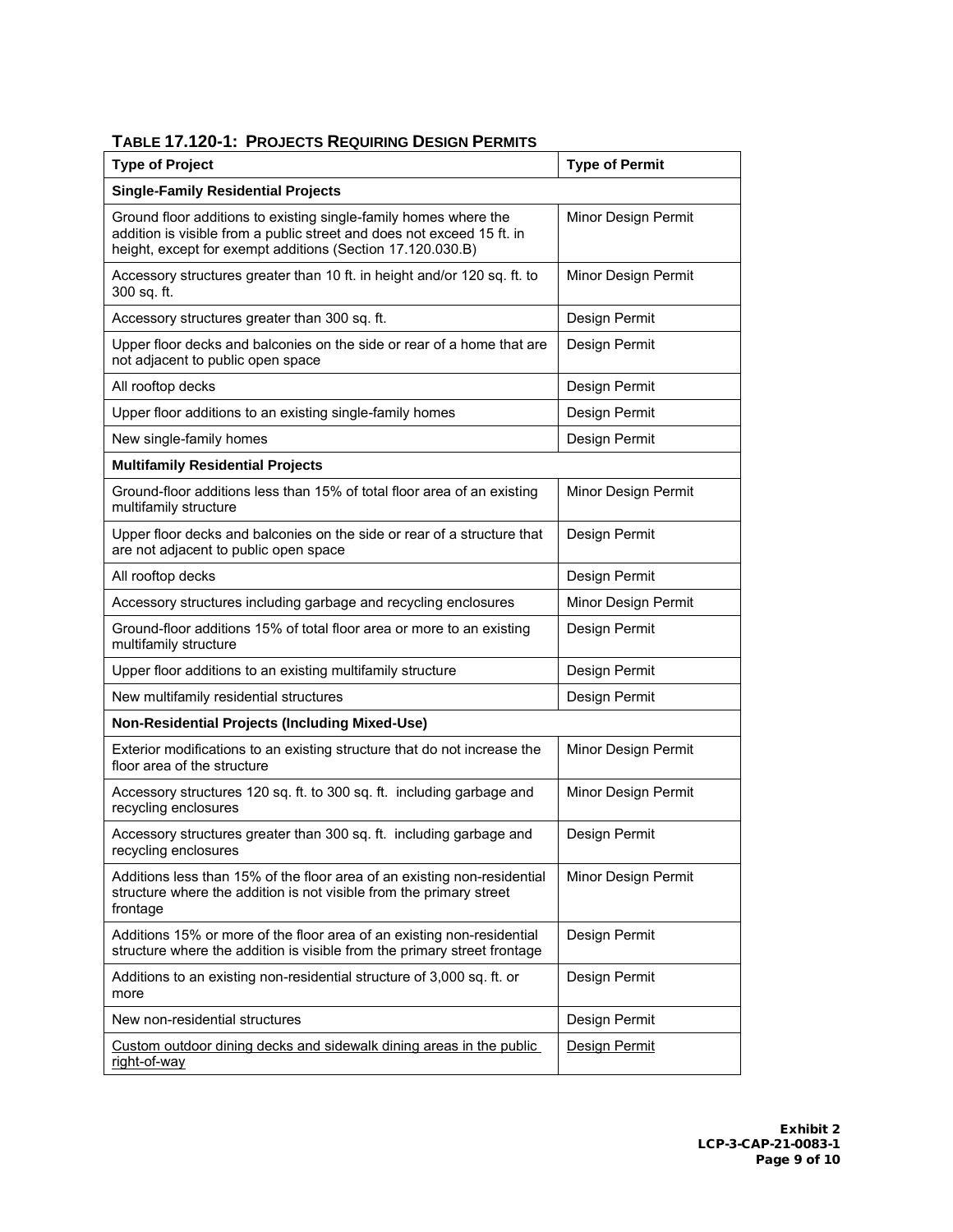- **B. Single-Family Exemptions.** The following additions to a single-family dwelling are exempt from the Design Permit requirement:
	- 1. Ground-floor single-story additions up to 400 square feet at the rear of the home.
	- 2. Enclosure of an existing recessed entrance up to 25 square feet.
	- 3. Enclosure of an existing open porch up to 50 square feet.
	- 4. Installation of bay windows.
	- 5. A single accessory structures that does not exceed 120 square feet in floor area and 10 feet in height with no connection to water or sewer.
	- 6. Minor exterior modification or replacement of materials on an existing structure including siding, windows, doors, and roof.
	- 7. Other similar minor additions to a single-family dwelling as determined by the Community Development Director.
	- 8. Upper floor decks and balconies immediately adjacent to a street or public open space.

### **C. Non-Residential Exemptions.**

1. Prototype outdoor dining decks that comply with Section 17.96.170 (Outdoor Dining in Public Right of Way) are exempt from the Design Permit requirement.

**[Coastal Commission Staff Note - Section 4.** Section 17.44.150(B)(3) of the Capitola Municipal Code is modified to read as follows:]

#### Section 17.44.150(B)(3)

The following types of projects may be appealed to the Coastal Commission:[…]

All other projects for which appeals to the Coastal Commission are expressly permitted elsewhere in this Title 7.